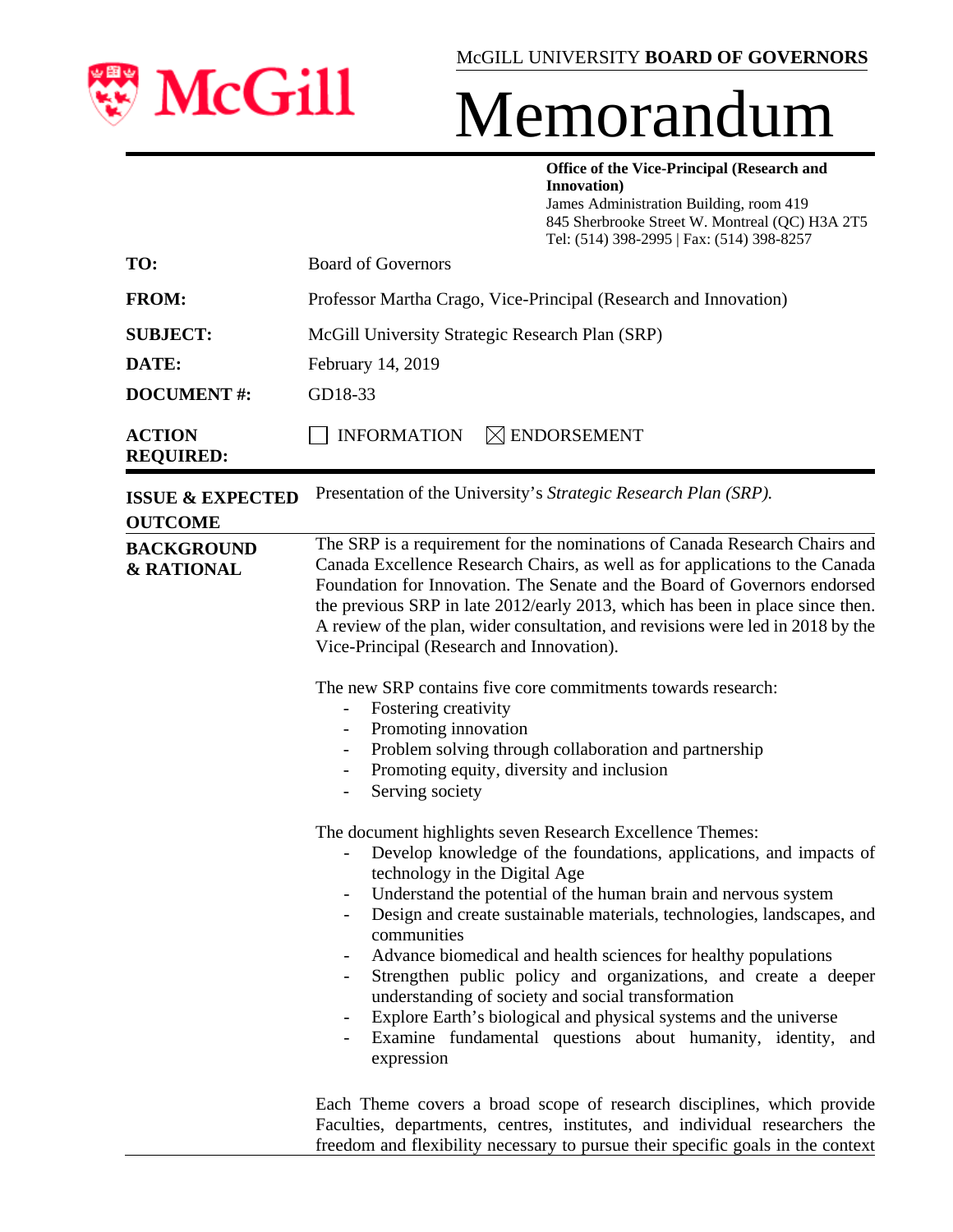|                                                                                      | of the University's strategic vision. Furthermore, the Themes are illustrated<br>with examples of research conducted at McGill written by the academic<br>community, as suggested by Faculty Deans.                                                                                                                                                                                                         |
|--------------------------------------------------------------------------------------|-------------------------------------------------------------------------------------------------------------------------------------------------------------------------------------------------------------------------------------------------------------------------------------------------------------------------------------------------------------------------------------------------------------|
|                                                                                      | Lastly, the new SRP presents four strategic objectives to achieve the<br>University's vision and goals in the next five years:<br>Strengthen the innovation and partnership agenda<br>Steward research trajectories toward collaborative, large-scale<br>initiatives and international partnerships<br>Promote and draw on diversity in all aspects of research<br>Lead in open science and data management |
| <b>ALIGNMENT</b><br><b>WITH MISSION</b><br><b>AND STRATEGIC</b><br><b>PRIORITIES</b> | The document aligns with the <i>Principal's Priorities</i> , the <i>Strategic Academic</i><br>Plan 2017 – 2022, the Final Report of the Provost's Task Force on<br>Indigenous Studies and Indigenous Education 2017, the Vision 2020 Climate<br>and Sustainability Action Plan 2017 - 2020, as well as strategic research<br>priorities from Faculties and affiliated hospitals.                            |
| <b>COMPLIANCE</b><br><b>WITH</b><br><b>UNIVERSITY</b><br><b>POLICY</b>               | The SRP is not subject to any specific university policy. However, the<br>following consultations were carried out with members of the McGill<br>community:                                                                                                                                                                                                                                                 |
|                                                                                      | Research Advisory Council (March 1 and May 5, 2018)<br>Faculty Deans (April 11 and September 29, 2018)<br>Academic Community through open online consultation (May and<br>June 2018) and individual exchanges (May to October 2018)<br>Senate for information (November 21, 2018)<br>Senate for endorsement (January 16, 2019)                                                                              |
| <b>COMPLIANCE</b><br><b>WITH</b><br><b>LEGISLATION/</b>                              | An endorsed SRP is a requirement to apply for funding to the Canada<br>Foundation for Innovation (CFI) and to nominate Canada Research Chairs<br>(CRCs).                                                                                                                                                                                                                                                    |
| <b>EXTERNAL</b><br><b>REGULATIONS</b>                                                |                                                                                                                                                                                                                                                                                                                                                                                                             |
| <b>RISK FACTORS</b>                                                                  | There are no risks associated with the SRP.                                                                                                                                                                                                                                                                                                                                                                 |
| <b>SUSTAINABILITY</b><br><b>CONSIDERATIONS</b>                                       | Sustainability is inherent in all seven of the Research Excellence Themes<br>outlined but has also explicitly been incorporated into one of the Themes:<br>Design and create sustainable materials, technologies, landscapes,<br>and<br>communities.                                                                                                                                                        |
|                                                                                      | The theme highlights research that responds to the challenges of sustaining the<br>life support systems of the planet, advances renewable materials, energy,<br>agricultural, and transportation systems as well as clean technology, in order to<br>develop sound environmental policy.                                                                                                                    |
| <b>IMPACT OF</b><br><b>DECISION AND</b><br><b>NEXT STEPS</b>                         | Once endorsed, an abbreviated version will be submitted to apply for funding<br>to the Canada Foundation for Innovation (CFI) and to nominate Canada<br>Research Chairs (CRCs).                                                                                                                                                                                                                             |
| <b>MOTION OR</b><br><b>RESOLUTION</b><br><b>FOR APPROVAL</b>                         | Be it resolved that the Board of Governors, on the recommendation of the Vice-<br>Principal (Research and Innovation), endorse the McGill Strategic Research<br>Plan (2019 to 2024).                                                                                                                                                                                                                        |
| <b>APPENDICES</b>                                                                    | Appendix A: McGill University Strategic Research Plan (2019-2024).                                                                                                                                                                                                                                                                                                                                          |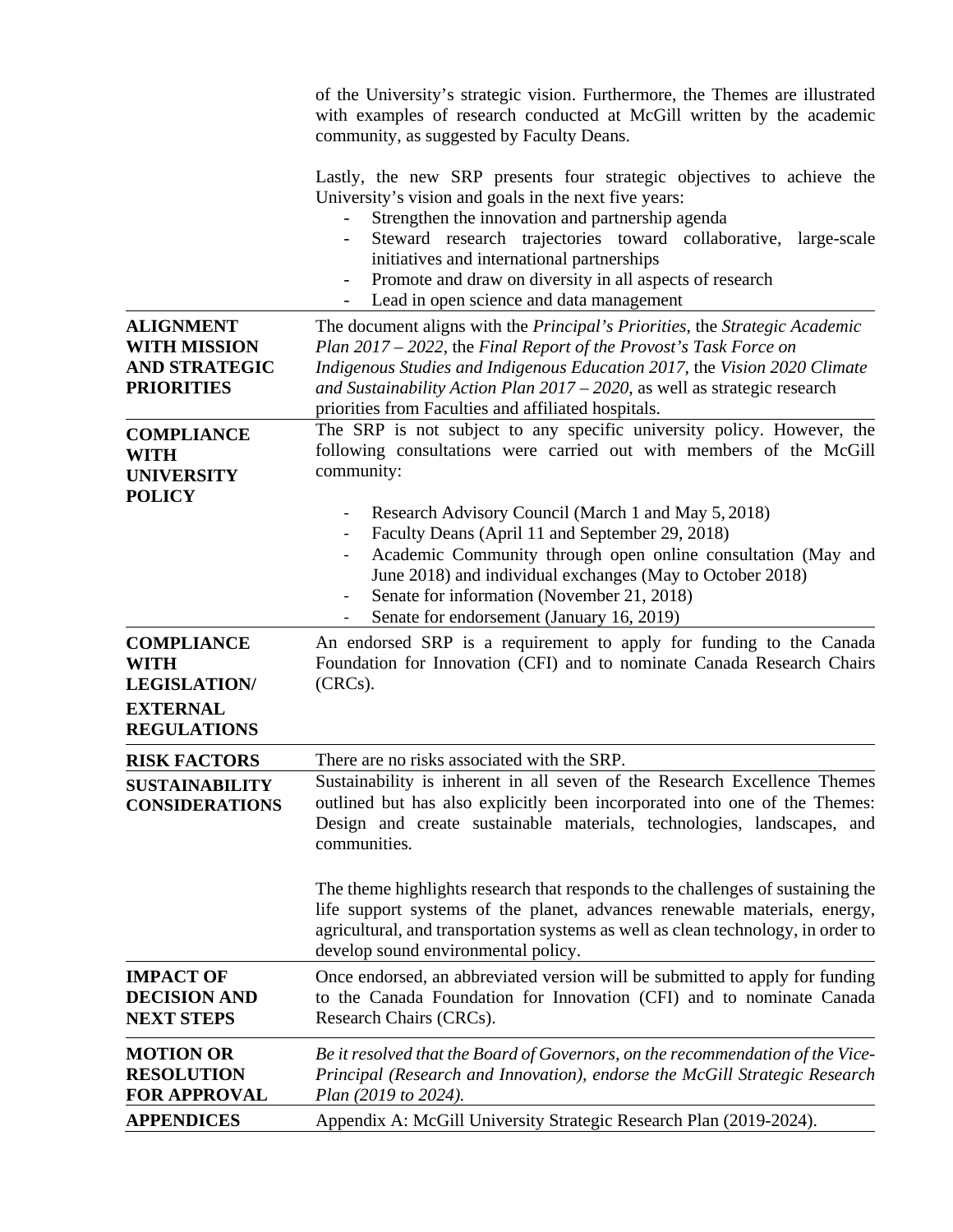

## **McGill University Strategic Research Plan**

## **Executive Summary**

For close to two centuries, McGill University has attracted some of the world's brightest researchers and young minds. Today, McGill remains dedicated to the transformative power of ideas and research excellence as judged by the highest international standards.

The Strategic Research Plan (SRP) expresses McGill's commitments to fostering creativity; promoting innovation; problem solving through collaboration and partnership; promoting equity, diversity and inclusion; and serving society through seven identified Thematic Areas of Research Excellence.

McGill is a large, diverse institution with research activities spanning two campuses, 10 Faculties, multiple hospitals, research centres and institutes. It is home to more than 1,700 tenured or tenure-track faculty members. Defining Research Excellence Themes that cut across these entities is a difficult but necessary challenge to promote areas of collaboration with partners, attract people and resources, and envision a research future emerging from existing strengths. To that end, we have identified seven Research Excellence Themes, which strive to:

- **Develop knowledge of the foundations, applications, and impacts of technology in the Digital Age**
- Understand the potential of the human brain and nervous system
- Design and create sustainable materials, technologies, landscapes, and communities
- Advance biomedical and health sciences for healthy populations
- Strengthen public policy and organizations, and create a deeper understanding of society and social transformation
- Explore Earth's biological and physical systems and the universe
- Examine fundamental questions about humanity, identity, and expression

The SRP lays the groundwork for McGill to reach into the future by enhancing its research capabilities, building and strengthening its strategic relationships, and growing its societal impact through knowledge mobilization beyond academia.

The SRP also aims to promote exciting and creative responses to new challenges and opportunities as the research landscape and the social, cultural, economic, and technological realities of our world change.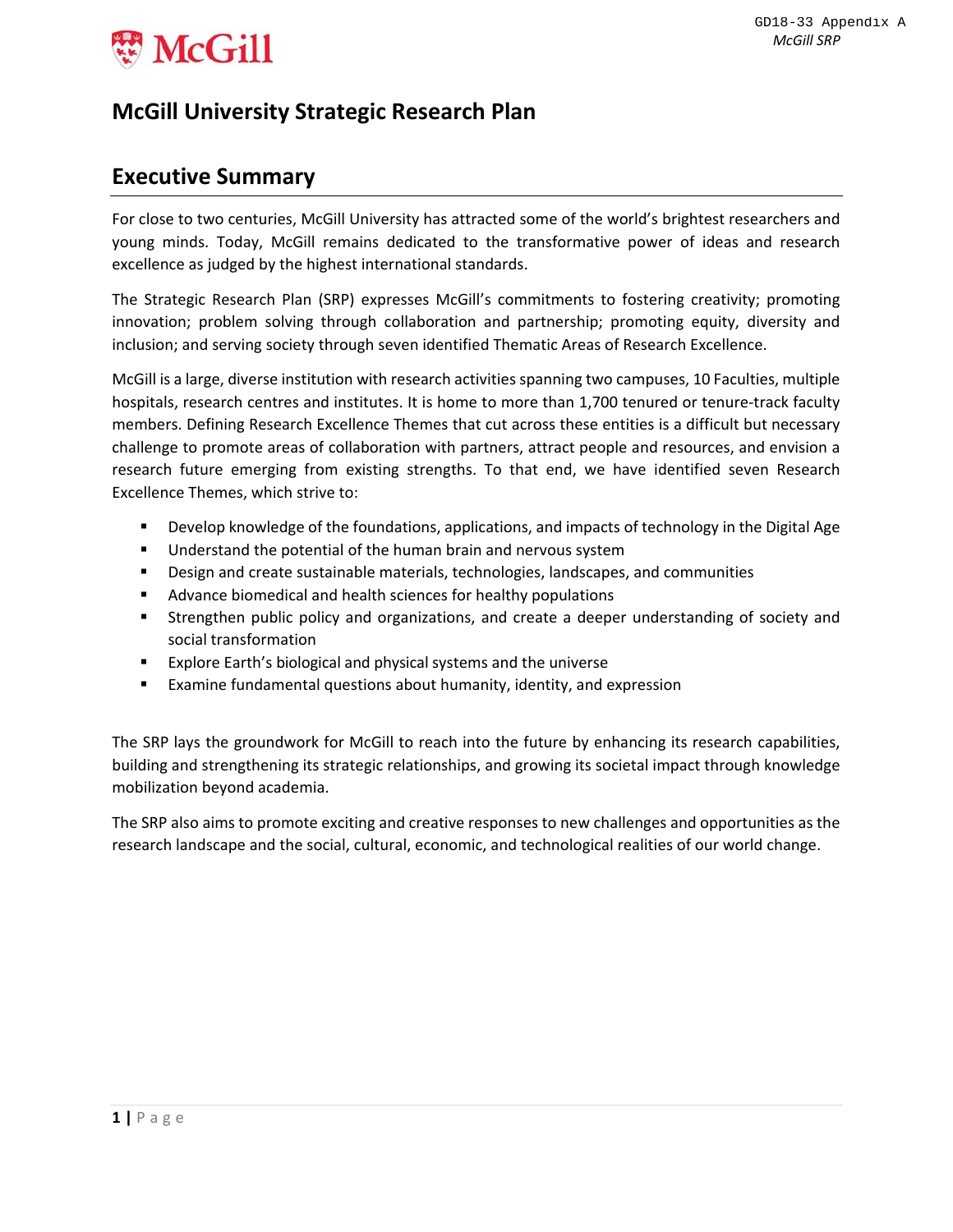

## **Section 1: Introduction and Overview**

#### *VISION*

McGill is a world‐class research‐intensive, student‐centred university with an enduring sense of public purpose. We are guided by our mission to carry out research and scholarly activities that are judged to be excellent by the highest international standards. Our researchers ask important questions and contribute within and across disciplines to address the most pressing and complex challenges facing humanity and the natural environment in the 21st century.

Fundamental to realizing this vision is the expansion of a culture that nurtures and facilitates research excellence, enabling faculty and student researchers to explore rich intellectual pursuits, respond to new global realities and co‐create knowledge with partners that will have impacts at local, national, and global scales.

This Strategic Research Plan (SRP) expresses McGill's core commitments to research, identifies ongoing Research Excellence Themes, and outlines our implementation strategy and objectives over the next five years.

#### *ACHIEVING OUR GOALS*

McGill has a strong history of achievement, consistently ranking as one of the top universities in the world across a wide range of disciplines and subject areas. We are renowned for attracting some of the brightest researchers and young thinkers, who contribute immensely to the advancement of knowledge.

This SRP reaffirms our dedication to the transformative power of ideas and research excellence. To these ends, we commit to:

- **F** Fostering creativity
- **Promoting innovation**
- **Problem solving through collaboration and partnership**
- **Promoting equity, diversity and inclusion**
- **Serving society**

This document goes on to describe the scope and reach of McGill's research enterprise through each of seven Research Excellence Themes. The Research Excellence Themes describe ongoing research but they are also forward looking and imbued with aspirational goals, for example, of advancing technology to improve the human condition, reducing disease burden and building sustainable societies. Under each of the Research Excellence Themes the reader will find examples, provided by our research community, that are intended to bring the Research Themes to life. The final section identifies strategic objectives designed to enhance McGill's ability to provide distinctive contributions to research, teaching and training, and community engagement, both locally and beyond. These objectives build on the University's ongoing and continued efforts to streamline administrative procedures, increase opportunities for interdisciplinary collaboration, and explore new organizational models for strategic research teams.

Overall, the SRP aims to extend the global impact of our research activities, encourage new and stronger partnerships, deliver quality research experiences for trainees, and help McGill tap into the worldwide pool of knowledge while contributing to its advancement.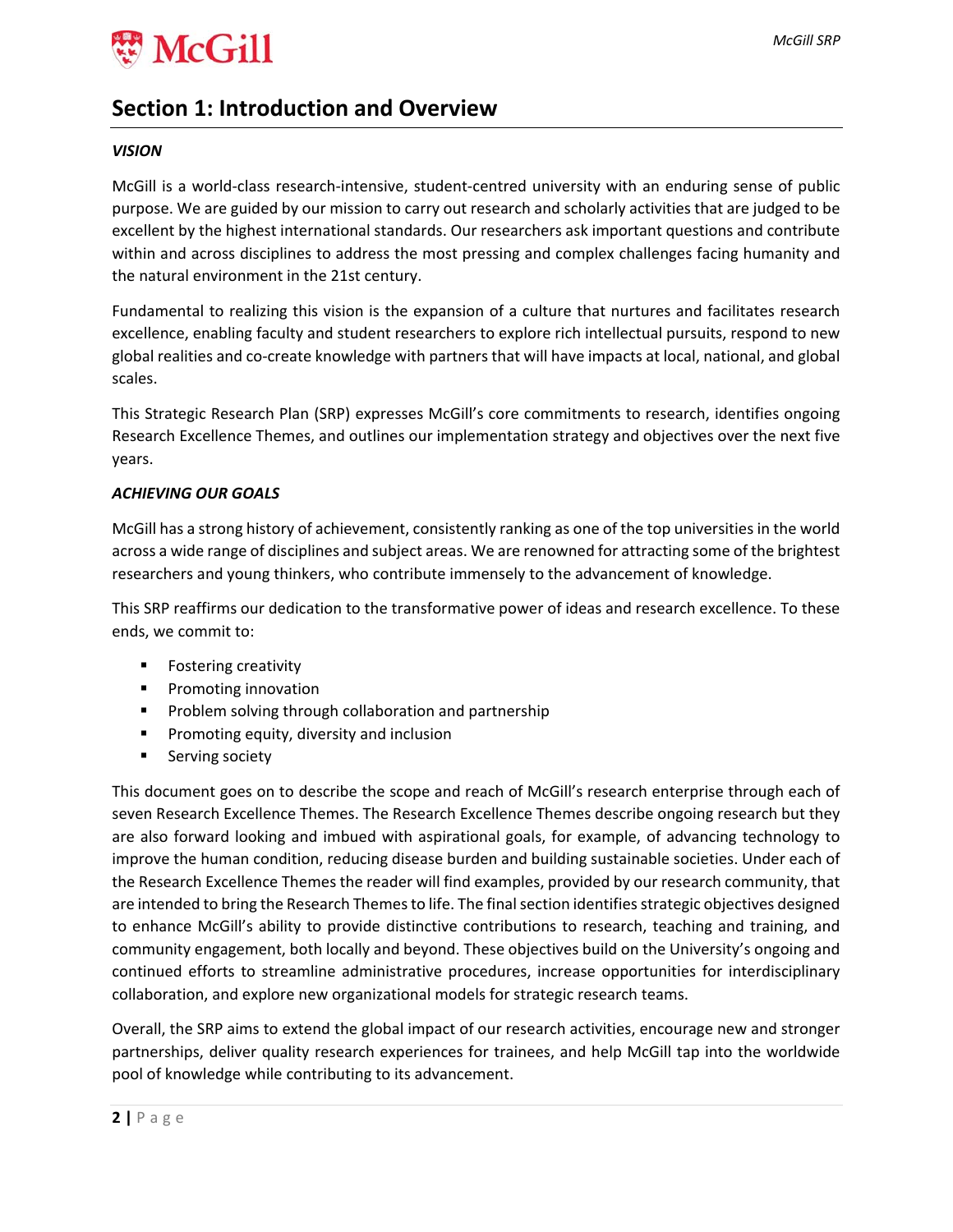

#### *THE UNIQUE CHARACTER OF MCGILL RESEARCH*

Founded in 1821, McGill is a research-intensive university with a history of producing important contributions to the arts and humanities, science and technology, and health. The University both belongs to the world and is firmly rooted in Montreal – a global destination for scholarship and a city where different languages, cultures, and perspectives not only co‐exist, but come together to create a unique community that is stronger because of its diverse parts.

McGill University is located on land, which has long served as a site of meeting and exchange among Indigenous peoples, including the Haudenosaunee and Anishinaabeg nations. McGill honours, recognizes, and respects these nations as the traditional stewards of the lands and waters on which we stand today.

McGill benefits immensely from its place at the centre of a vibrant hub of intellectual, cultural, and scientific activity. In addition to Montreal's many academic institutions, major government laboratories and research‐intensive industry are situated in the city. These organizations anchor research clusters in life sciences, sustainable resource utilization, aeronautics, and artificial intelligence.

The intellectual and cultural vitality of Montreal contributes to McGill's ability to attract the very best faculty members and students from Quebec, Canada, and around the world. It is telling that McGill consistently recruits undergraduates with the highest entering grades in the country and has the largest percentage of international students among Canada's top research‐intensive universities. McGill nurtures this talent by placing a special emphasis on the nexus between research and education, recognizing that top students at all levels are inspired by novel ideas and practices and are the leaders of the future. McGill has a comparatively high ratio of graduate to undergraduate students, a metric fitting of a researchintensive university that prioritizes the training of the next generation of researchers. It simply cannot be overstated that graduate students and postdoctoral researchers are fundamental to the University's research enterprise and that their support and training are vital to the University's research mandate.

#### *PURPOSE OF THE DOCUMENT*

The SRP informs the University's strategic distribution of Canada Research Chairs (CRC), applications to Canada Excellence Research Chairs (CERC), and Canada Foundation for Innovation investments. It is also a reference for promoting our world‐class researchers and students to our public and private supporters. For a summary of McGill's current CRC allocation and projections, see Appendix 1.

The spirit of the document aligns with the Principal's Priorities, the Strategic Academic Plan 2017‐2022, the Final Report of the Provost's Task Force on Indigenous Studies and Indigenous Education 2017, the University's Vision 2020 Climate and Sustainability Action Plan 2017‐2020, as well as strategic research priorities from our Faculties and affiliated hospitals. Finally, implementation strategies included here rely on institutional commitments to increase efficiency and connectivity across a broad spectrum of University endeavours.

The SRP provides McGill Faculties, departments, centres, institutes, and individual researchers with the freedom and flexibility necessary to pursue their specific goals in the context of the University's strategic vision.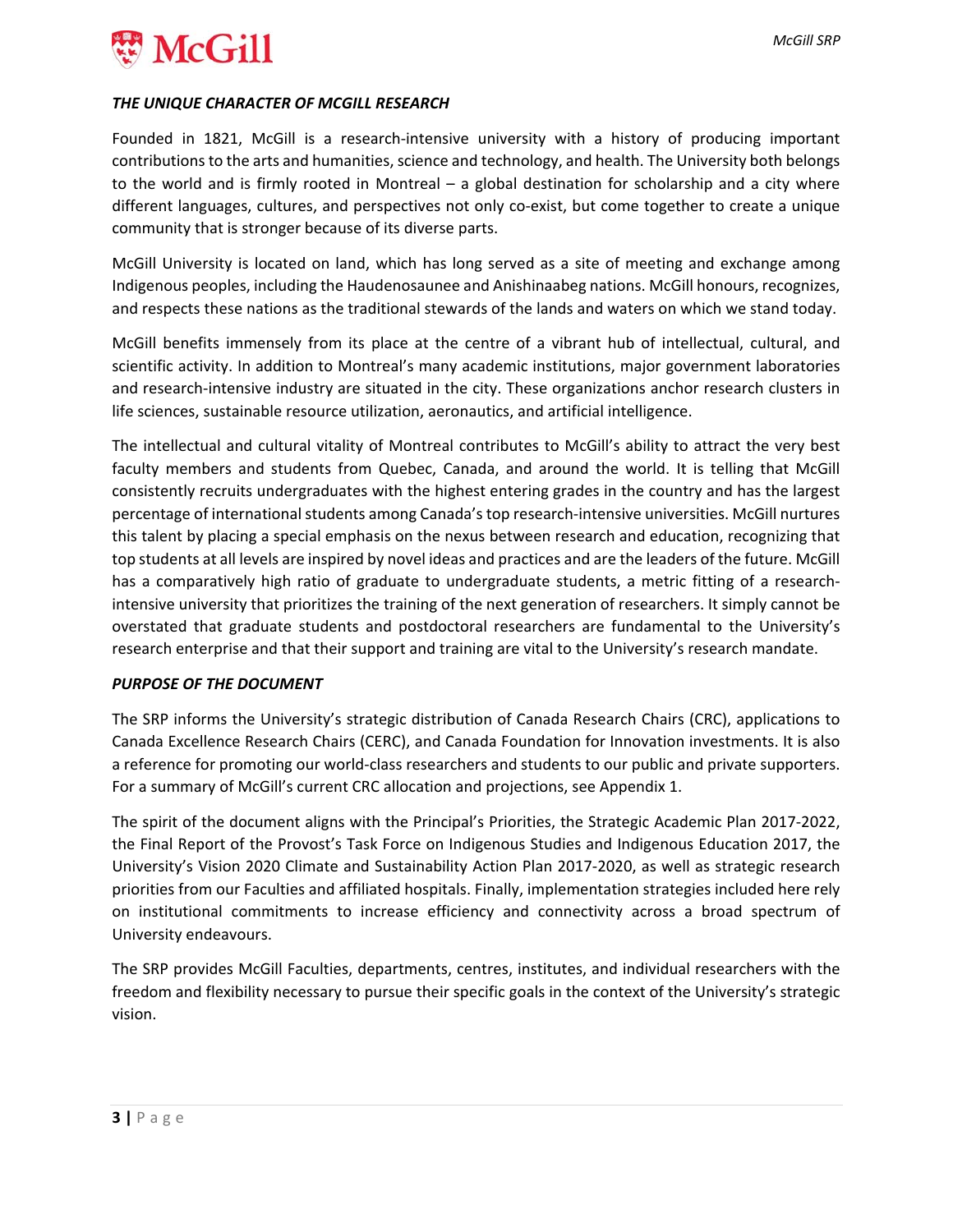

## **Section 2: Core Commitments**

The following five core commitments illustrate McGill's dedication to the pursuit of research excellence. We believe that fundamental research extends the boundaries of knowledge so that it can inform problem‐focused research and equip us to respond to new challenges as they emerge. There is no single metric that effectively measures the success of research and its impact on society. We recognize that all forms of research outputs advance knowledge and affect society, either directly or indirectly, and contribute to social, economic, environmental, or cultural benefits.

#### *FOSTERING CREATIVITY*

Universities are grounded in a long history of reflection and inquiry in all aspects of the arts and humanities, science and technology, and health. Wherever research may ultimately lead, all advances begin with creative ideas. McGill has been an active participant in this tradition for almost two centuries, and we strongly believe that universities must continue to be spaces where leading minds are free to pursue discovery and create new knowledge.

#### *PROMOTING INNOVATION*

Increasing the emphasis on innovation in all its forms – social, pedagogical, and organizational as well as through the development of new products and processes – allows usto play a leading role in a knowledge‐ based society. We invent and we increase the impact of research by translating the results into social and commercial applications. This translation can take many forms ‐ communicating research discoveries to decision‐makers, transferring knowledge and know‐how, protecting ideas and inventions, licensing discoveries, and creating new spin‐off companies or non‐profit organizations.

#### *PROBLEM SOLVING THROUGH COLLABORATION AND PARTNERSHIP*

McGill is dedicated to facilitating mutually‐rewarding research partnerships across academic fields, both on our campuses and with external partners. Our researchers collaborate with community organizations, citizens' associations, as well as with government and industry partners. Partnerships and team approaches often require extra organizational effort and special institutional support. These efforts are necessary to deliver benefits of partnerships which may include enriched research endeavours and outputs as well as new opportunities for applied learning experiences for students. Bringing together leaders – regardless of discipline, background, or affiliation – can generate new ideas and approaches. At home and abroad, our faculty and students build bridges with colleagues from other leading research institutions, governments, private industry, and community-based organizations.

#### *PROMOTING EQUITY, DIVERSITY, AND INCLUSION*

Research excellence and equity go hand in hand. The underrepresentation of voices among our researchers and students is an unacceptable loss of human potential that we are striving to overcome. True and full inquiry into all aspects of the arts and humanities, science and technology, and health happens when the visions, experiences, knowledge, traditions, and epistemologies of multiple peoples are embraced.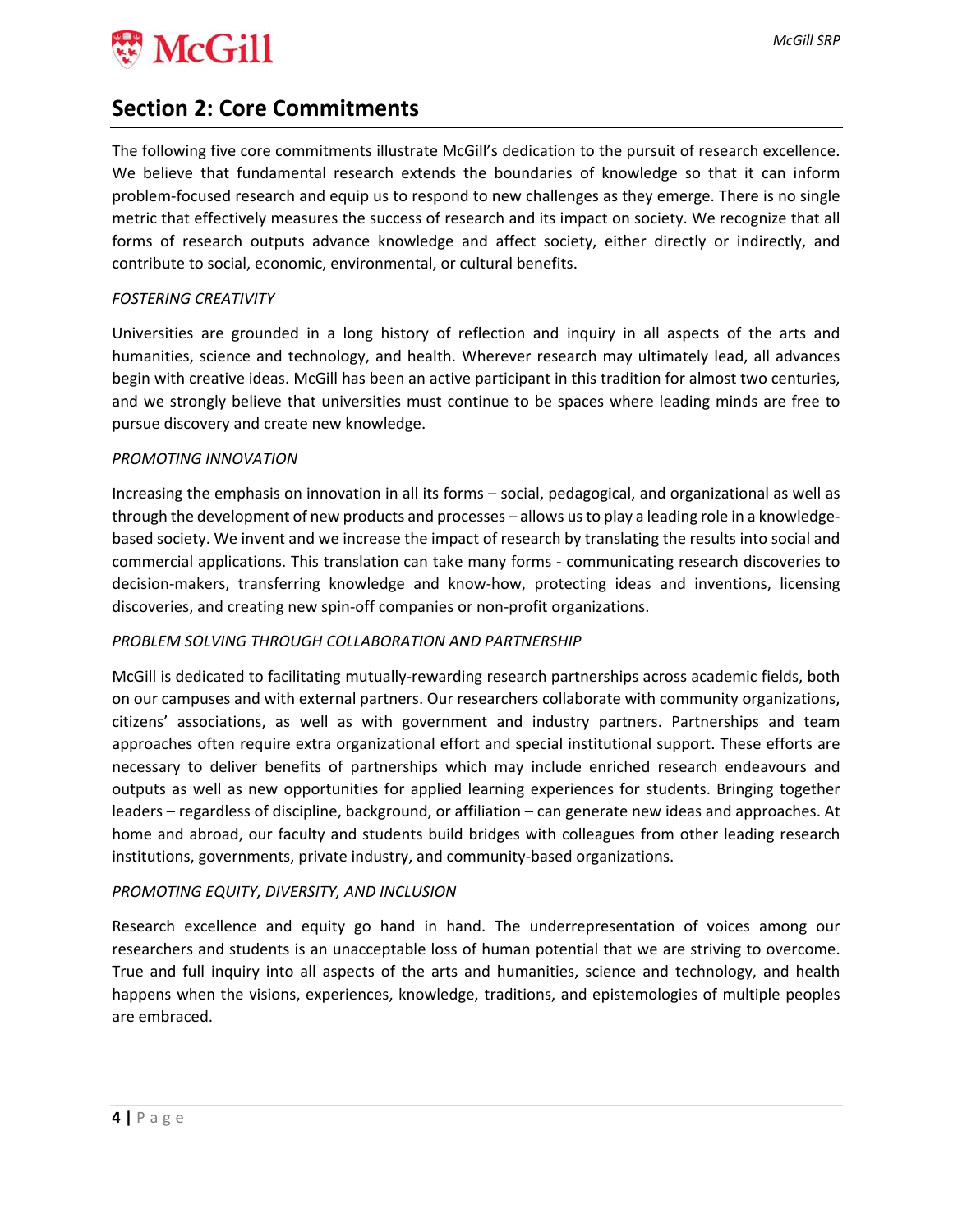

#### *SERVING SOCIETY*

McGill researchers apply their ingenuity and creativity in service to society. Drawing on the strengths and expertise of different stakeholders, they co-create and apply evidence-based research to address shared challenges; guide and develop policies, practices and products; provide innovative learning environments and professional experiences for students at all levels; improve professional practices; and seek out and support initiatives that result in tangible improvements for individuals and communities.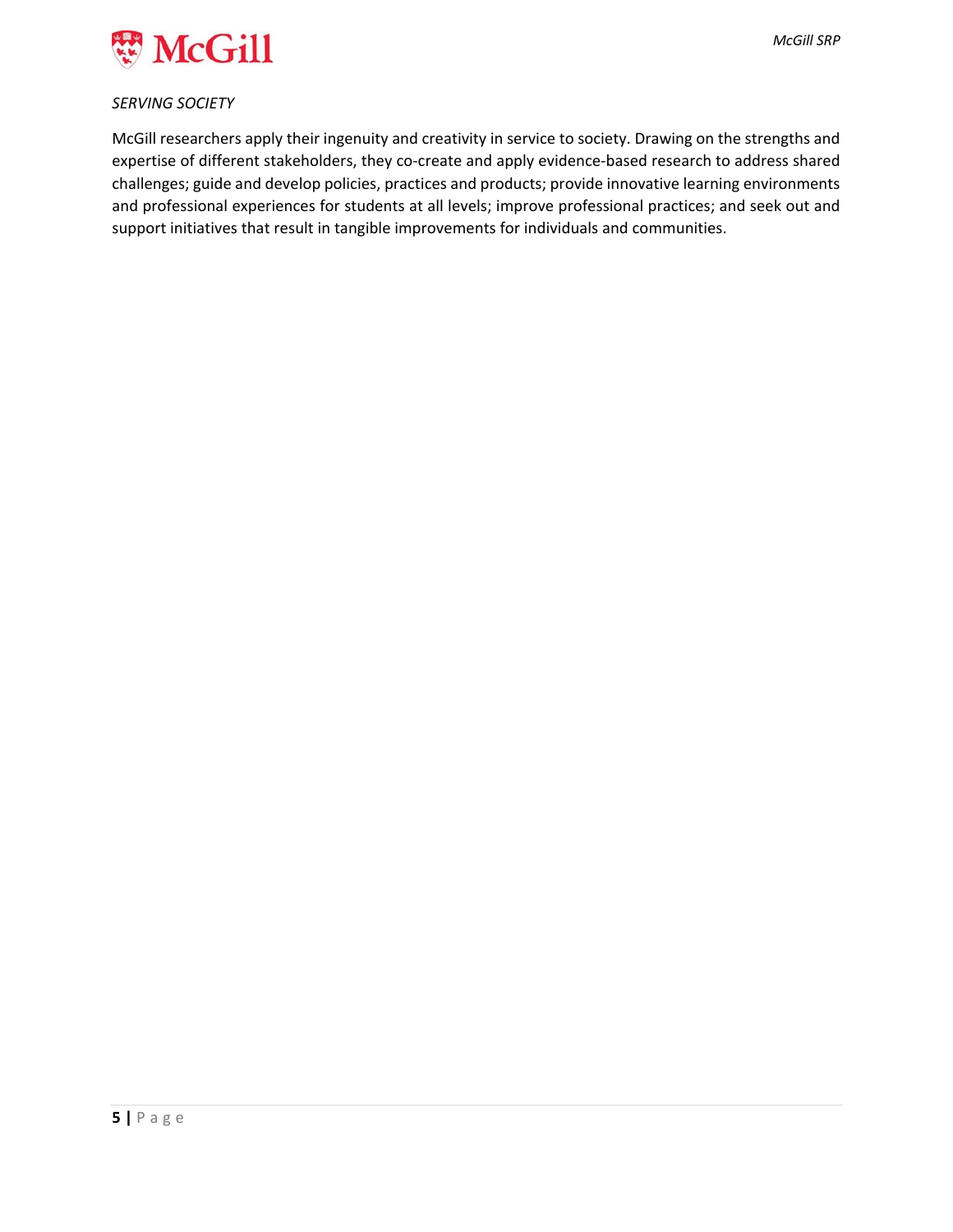

### **Section 3: Research Excellence Themes**

The seven **Research Excellence Themes** group McGill researchers into broad areas of strategic importance. The themes are not perfectly orthogonal; in other words, some research areas could fit into multiple themes. For example, features of *Impacts of Technology in the Digital Age* appear in multiple themes, because many research areas are experiencing technologically‐driven paradigm shifts. The set of themes imperfectly accounts for the full diversity and complexity of research strengths at McGill but their breadth allows for most faculty members to find themselves reflected within them. Together the themes will be used as a roadmap for setting institutional-level objectives and supporting both disciplinary and interdisciplinary research. Our nomenclature is designed to help generate and reinforce novel linkages that address issues of local, regional, and global importance. The Research Excellence Themes are, by necessity, broad ways of grouping areas of strength and strategic importance and so our researchers have written a few emblematic **examples of research areas** that fit within the themes. These examples are by no means exhaustive ‐ they are intended to allow the reader insight into some of McGill's varied research endeavours within the themes. We would like to thank all of the researchers who kindly provided these examples.

#### *1) DEVELOP KNOWLEDGE OF THE FOUNDATIONS, APPLICATIONS, AND IMPACTS OF TECHNOLOGY IN THE DIGITAL AGE*

One of the distinguishing features of humans is our ability to build technologies in the hope of improving our collective condition. Pure science, applied mathematics, algorithms, and software provide foundations that enable new discoveries of components, tools, and applications ranging from large‐scale transportation systems to new manufacturing technologies to small‐scale digital communication systems. Profound changes have occurred in the ways in which we interact using technology and in our expectations of what technology will deliver in terms of speed and content. Advances in broadband and communication technologies continue to expand communication between non‐humans – the "Internet of things" – while advances in machine learning and artificial intelligence open up new ways for humans to communicate with and rely on machines for an increasingly broad range of tasks. Even before recent technological advances – digital media, big data, and the use of wireless and optical networks – questions, such as "How do we make sense of the previously unimaginable amounts of information now at our fingertips?" and "How can individuals, businesses, and organizations utilize technologies to improve how they function?" have long been at the centre of McGill research. Our work in the fields of mathematics, physics, and engineering enables a wide spectrum of industrial‐technological applications. Our work in social sciences and humanities helps us better understand technology's role in societal institutions, such as education and health care, and changes to society, such as those to labour markets, commodity supply chains, and the sharing economy. The impacts on society of present and future technologies are potentially profound. The social, ethical and legal frameworks to respond to and navigate these impacts are yet to be articulated – they are a wonderfully rich and important research frontier.

#### **\*\*\* Examples of Research Areas**

**Artificial intelligence**, specifically machine learning – the study of algorithms that can learn from data and experience, such as for natural language processing – is a growing focus at McGill. Our researchers work on the development of reinforcement learning systems, which have the ability to interact with an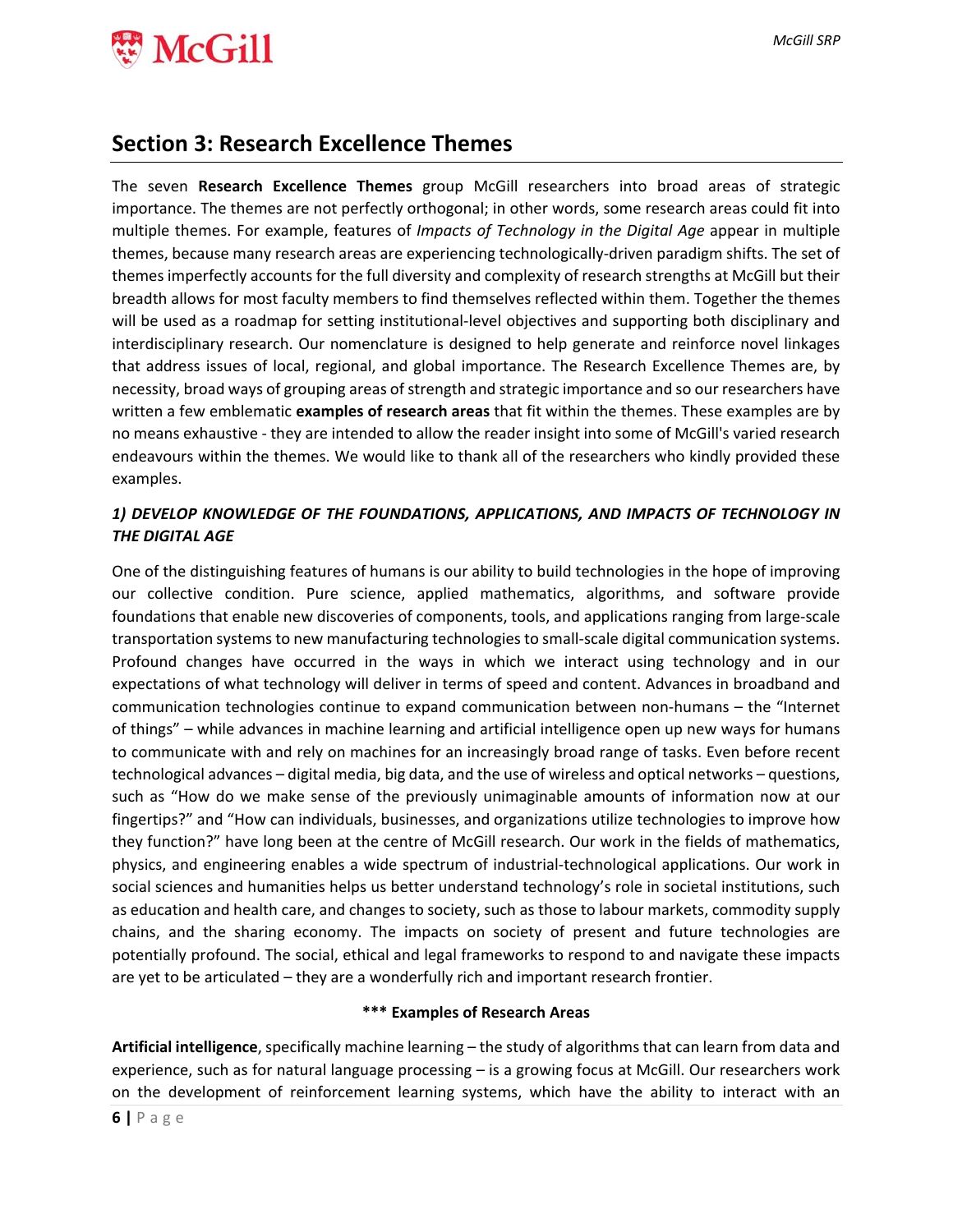

environment and learn from this interaction to achieve specified goals. Applications of machine learning span diverse areas, such as robotics and automated dialog systems as well as life sciences, medical imaging, clinical monitoring, and various other domains of scientific, social and commercial interest.

**Robotics**is a cornerstone for research in the allied disciplines of artificial intelligence and computer vision. Core elements of McGill's research activities in robotics emphasize the use of robust autonomous locomotion, sensing, environmental inference, and learning, as well as the interaction of robotic systems with the world around them. Our research activities address the manner in which robots can learn more and move more efficiently, the ways in which behavioural knowledge can be abstracted and transferred between one domain and another, and the ways in which teams of robotic systems can jointly achieve a task with increasing efficiency.

**New musical forms** have appeared that are mostly, or totally, based on digital technologies, transforming the way we think, generate, and interact with sounds. We study how expert musicians develop, or adapt, their music performance skills when interacting with technology. Discoveries in this domain create novel technologies that fulfill the needs of highly‐skilled musicians, allowing them to perform in an expressive way, independently of the form that the music takes now or in the future.

**Additive manufacturing**, also known as 3D printing, is a layer‐by‐layer fabrication technology. McGill researchers are developing fast and precise digital pre-manufacturing solutions, by integrating physicsbased process modeling with optimization algorithms and validating their manufacturability on industrial platforms. The wide variety of research applications of additive manufacturing is touching all fields of materials manufacturing.

**Optical fiber communication systems** are the backbone of the connected world. Virtually all information transmitted over the global communications network is represented as binary data and transformed into optical pulses. The rapid increase in demand for connectivity can only be met by continued innovation in optical fiber communications systems. McGill researchers are working to produce breakthroughs both in "long‐reach systems" (transmission distances between 300 and 6,000 km) and "short‐reach systems" (transmission distances of 2 to 300 km). The research effort capitalizes on the synergiesthat exist between the two systems and adopts a mix of theoretical, analytic, simulation, and experimental research using state‐of‐the‐art experimental optical fiber transmission test beds.

**Commodity supply chains** benefit from the development of new smart digital technologies that integrate pertinent aspects of supply and demand in decision-support systems, capable of intelligently accounting for and managing supply and demand uncertainties. New smart technologies, for example, integrate sustainability and responsibility in mineral supply and value chains, resulting in higher revenues for industry and improved environmental management. Resource scarcity and growing environmental concerns associated with our linear use of resources are driving innovations in closed‐loop resource utilization and initiating a profound transition toward a circular economy.

#### *2) UNDERSTAND THE POTENTIAL OF THE HUMAN BRAIN AND THE ENTIRE NERVOUS SYSTEM*

McGill is one of the world's leading centres for research and education in the neurosciences and related fields. Our researchers cover a tremendous range of study, from the genetic, molecular, and cellular foundations of the nervous system to the networks supporting complex behaviours, including pleasure,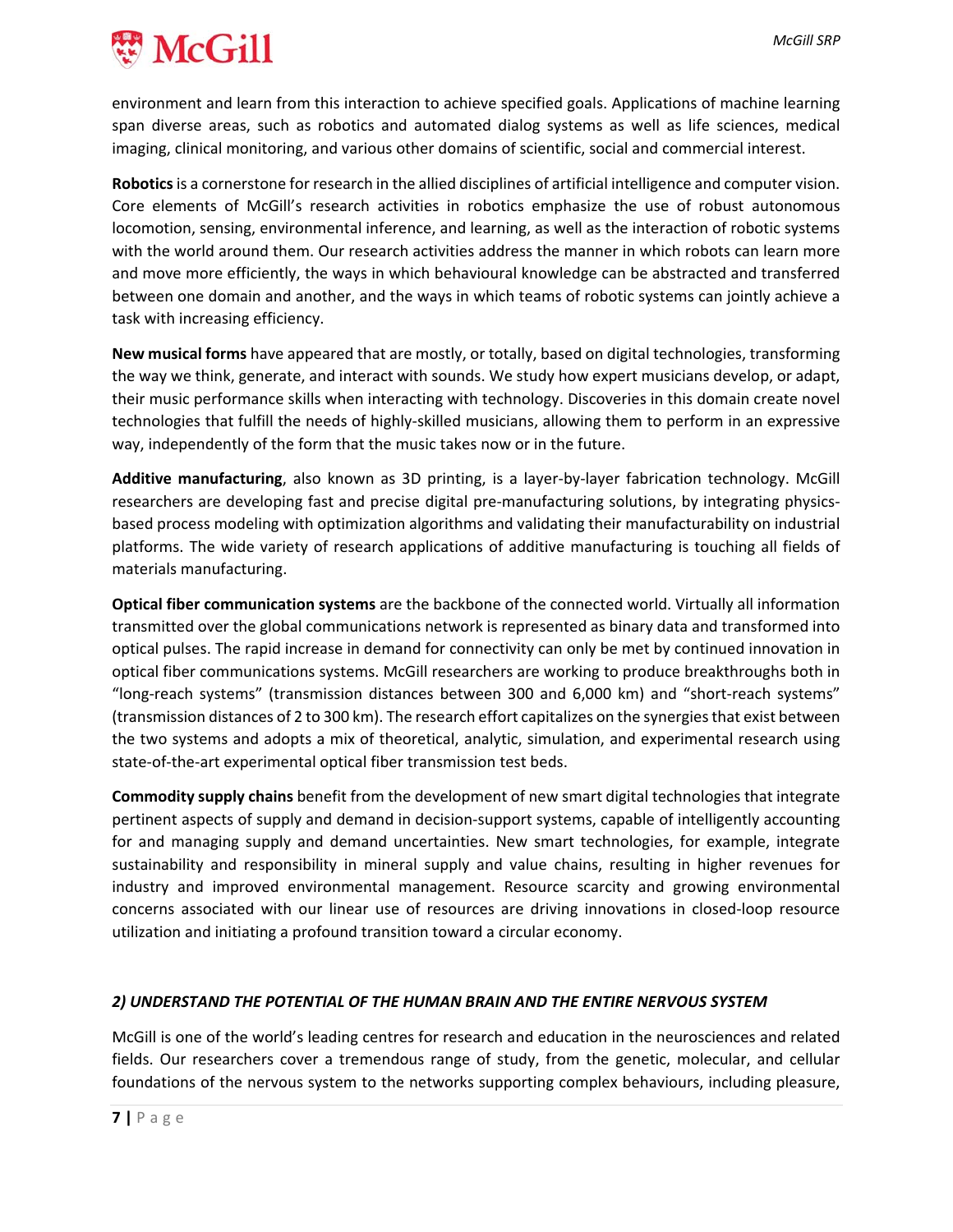

emotions, decision‐making, and language. This range, which spans Faculties, sites and themes, makes McGill uniquely positioned to advance knowledge in cognitive neuroscience and brain plasticity acrossthe life course, models of neurodegenerative disease, population neuroscience, and neuroinformatics and computational modeling – all aimed at the understanding of the human brain and the prevention and treatment of mental and neurological disorders. Our researchers are driven by questions, such as: "Which factors are associated with mental health, and how are mental and physical health connected?", "How do we ease the burdens of individuals and families whose lives are affected by neurodegenerative disorders?" and "How can we develop new approaches for deciphering, applying and sharing the enormous amounts of data we can now collect on the brain and nervous system?"

*Healthy Brains for Healthy Lives (HBHL) is a high priority, multidisciplinary and cross‐sectoral initiative funded primarily by the Canada First Research Excellence Fund (CFREF). HBHL is devoted to reducing the human and socio‐economic burden of psychiatric and neurological illnesses. The program aims to* transform many brain disorders from terminal or life-long afflictions into those that are treatable, or even *curable. HBHL brings together world‐leading researchers in genetics, epigenetics, neurophysiology, imaging, behavioural, social and environmental determinants to understand the individual brain in health* and disease. Using the latest neuroinformatics and big data analytics, we can now distill vast amounts of *raw data into unprecedented insight into brain development and function. Findings from HBHL will* contribute to the development of a Canadian Framework for Brain Health - a suite of evidence-based best *practices, guidelines and policies for improved patient care.*

#### **\*\*\* Examples of research areas**

**Neurodegenerative disorders** such as Alzheimer's disease, Parkinson's disease, amyotrophic lateral sclerosis, and vascular cognitive impairment have devastating effects on individuals and their families, many of whom are also caregivers. The symptoms of these disorders vary, but they are all marked by a gradual decline in cognitive abilities and memory resulting from a progressive loss of brain cells or brain cell function. As our population ages, the number of people affected and the cost of treatment is expected to rise dramatically. Researchers at McGill are world leaders in the investigation of the biological mechanisms behind these disorders and in the development of new precision therapies to eradicate or at least slow down their effects.

**Mental health** and how the brain codes emotions and behaviours are among the ultimate frontiers of modern medicine. Over the last 40 years, we have seen significant changesin the understanding of mental illness, which to a large degree comes from advances in neurosciences and increased acceptance in psychiatry that psychiatric illness results from disturbances of brain function. Researchers at McGill are investigating disorders that start during the first two decades of life, such as schizophrenia, eating disorders, mood disorders, and suicidal behaviour. McGill has been an international leader in the investigation of mechanisms that help explain the impact of early-life experience on the risk of developing these disorders or other psychopathologies in general.

**Pain** is a prevalent and economically burdensome human health problem, and the continuing challenges of treating chronic pain underlie the opioid crisis in North America. McGill researchers are working on the development of novel, non‐addictive analgesics to provide new options for the treatment of people in pain. Ongoing efforts range from the elucidation of the brain and spinal cord circuits sub‐serving chronic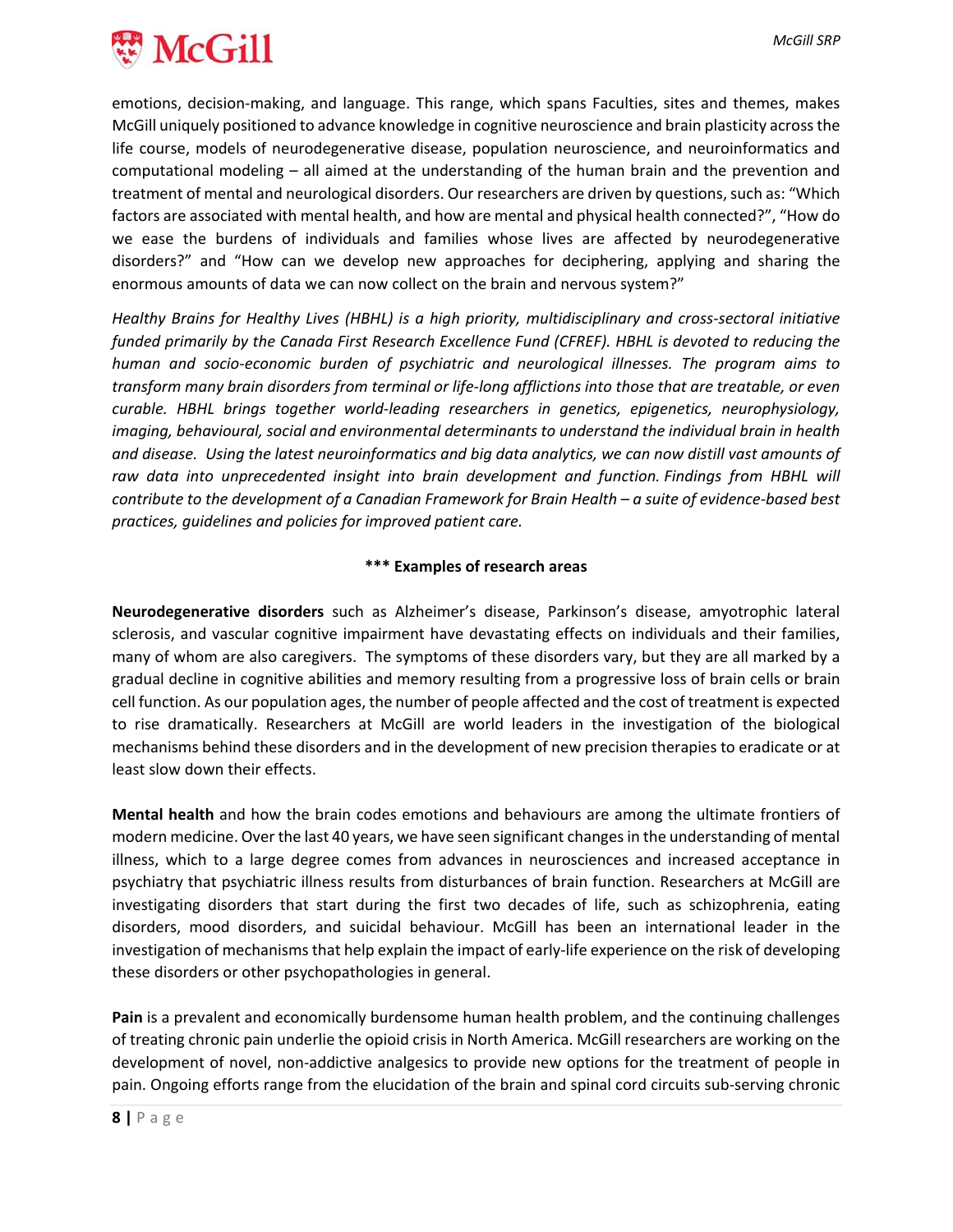

pain, to the development of new ways of measuring pain in animal models, to performing clinical trials of promising new treatments.

#### *3) DESIGN AND CREATE SUSTAINABLE MATERIALS, TECHNOLOGIES, LANDSCAPES, AND COMMUNITIES*

Informed by systems thinking, McGill researchers respond to the challenges of sustaining the life support systems of the planet for now and for future generations with fundamental and applied science that advances renewable materials, energy, agricultural, and transportation systems. Global landscapes provide vital "ecosystem services" – air, water, food, energy, and natural resources but can do so only when they are biologically diverse and maintain their ability to adapt. By working together across disciplines, McGill researchers are driving the new field of evolutionary cell biology and molecular biodiversity, linking the study of cellular processes to the fitness of organisms faced with rapidly changing environments. Biological diversity and adaptive capacity of landscapes depend on advances in clean technology and renewables along with development of sound environmental policy that involves and impacts multiple stakeholders, jurisdictions, and timescales. The vast majority of Canadians, and more than half of the global population, live in urban communities. Sustainability challenges of rapid urbanization will mean that cities will be at the forefront of the adoption of technologies and policies that allow humans to thrive while protecting the ecosystem services of global landscapes.

*The McGill Sustainability Systems Initiative (MSSI) supports researchers from multiple disciplines and Faculties to co‐develop projects that move society toward a sustainable model of existence along major research themes such as sustaining landscapes, creating sustainable materials, and adapting urban environments for the future. Integral to the MSSI are emphases on student research opportunities and engagement with stakeholders, including industry, government, non‐governmental organizations, and civil society.*

#### **\*\*\* Examples of research areas**

The study of **sustainable working landscapes** – land actively used for production of resources, such as food, fish, and forest products – is an active area of research at McGill. Historically, the focus in working landscapes has been on the cheap, reliable, and efficient production of individual ecosystem services, such as food, energy, or timber. Sustainability‐focused research in this area provides an understanding of how human activities and social‐ecological dynamics can alter productive landscapes, affect biodiversity and the provision of a suite of interconnected ecosystem services across a range of scenarios.

**Northern, arctic, and circumpolar** researchers at McGill study Northern systems from a combination of physical, social, and health perspectives. McGill's approach to Northern research emphasizes university‐ community partnerships dedicated to the interdisciplinary study of Northern landscapes, community well‐ being, and environmental sustainability. Northern researchers at McGill focus on a diverse, interrelated set of issues, from infectious and zoonotic disease, mental health, housing, Indigenous food systems and food security, through to arctic contaminants, the cryosphere, biogeochemical cycles, climate change, and sustainable mining.

**Precision agriculture science** is a transdisciplinary area of research that relies on emerging technologies to improve the efficiency of modern agricultural production systems and reduce their negative effects on the environment. This research focuses on the development of new soil and plant sensing technologies,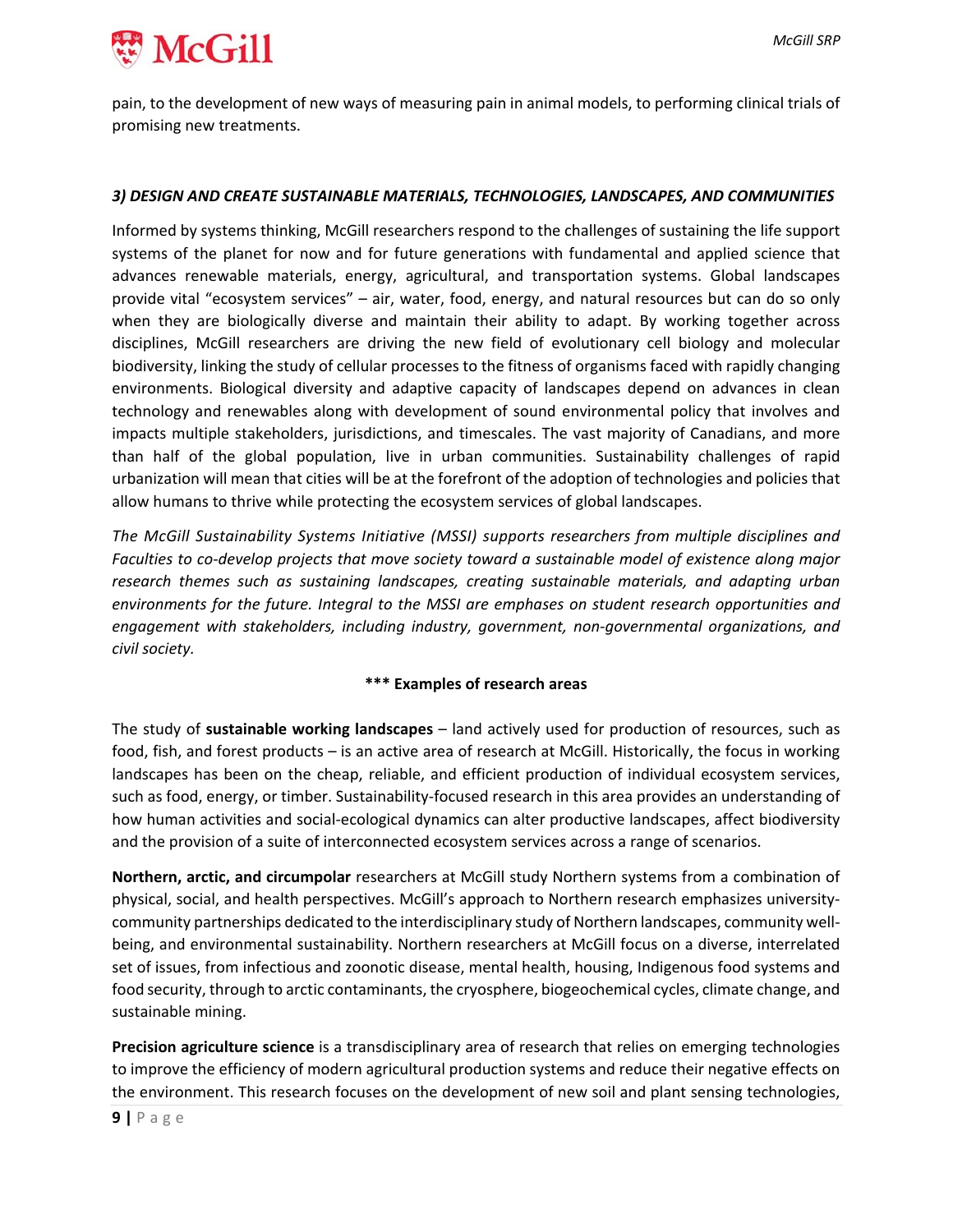

the integration of multiple spatial and temporal data sources to enhance farm management, and the implementation of automated solutions to increase farm efficiency. The resource optimization from precision agriculture leads to increased farm yield, maximized profitability, improved food quality, farming sustainability, and climate adaptability of farmland, with the ultimate aim of addressing global food security.

**Green chemistry** replaces critical chemicals and processes with cleaner, more sustainable alternatives. These alternatives underlie the transition to sustainable resource utilization (energy and materials) – enabling new methods for clean resource extraction and harvesting, utilization, and reutilization. Our researchers focus on the discovery of new, "benign‐by‐design" catalytic and solvent‐free chemical processesto make functional molecules, advancedmaterialsincluding polymers, and nanomaterials, as well as the creation of novel highly functional materials, such as semiconductors for solar cells, electrodes for batteries, membranes for water desalination/purification, and much more.

#### *4) ADVANCE BIOMEDICAL AND HEALTH SCIENCES FOR HEALTHY POPULATIONS*

Building on a long history of outstanding contributions to health research, McGill is a world leader in translating discoveries from basic research in disease mechanisms at the molecular and cellular levels into improved clinical outcomes. We are focused on using basic and applied research to provide solutions for efficient and high‐quality health care and rehabilitation for a diverse set of diseases and conditions. These solutions range from advancing stem cell research, regenerative medicine and bioengineering (including tissue engineering and the use of nanomaterials in medicine) to the development of precision therapies, surgical innovations, and medical devices. A fundamental question rests at the heart of our work in these fields: "How can we best prevent and treat disease?" In response, we are developing new approaches to better understand and provide novel solutions, over the life course, to complex health problems, such as many types of cancer, infections and immunological disorders, cardiometabolic and musculoskeletal diseases, as well as rare and neglected diseases. Our multidisciplinary approach considers the intrinsic genetic determinants of human health while addressing how environmental and social factors influence individual and collective well‐being. The approach also recognizes that the burden of disease and poor health is most acute in vulnerable populations, and so McGill health researchers work with communities to understand and reduce health inequities in Quebec, Canada, and around the globe.

#### **\*\*\* Examples of research areas**

**Genomic medicine** research at McGill harnesses unprecedented opportunities afforded by advances in genetics and genomicsin order to find disease therapiesthat are targeted to individual patients. Advances in bioinformatics allow research in genomic medicine to improve diagnoses, interventions, and treatmentsfor a wide range of conditions, including cancers, infection, neurological disorders, and chronic diseases of aging. Working together with genomics researchers at McGill are those advancing our understanding of the policy, legal, and ethical implications of the medical applications of genomics.

**Human health and well‐being** is profoundly shaped by the physical and social environments where we live, work, study and play. Building on longstanding Canadian and Quebec leadership in population health and public health, McGill researchers work on better understanding the influence of indoor and outdoor air pollution on multiple health outcomes. They examine the role of the built environment and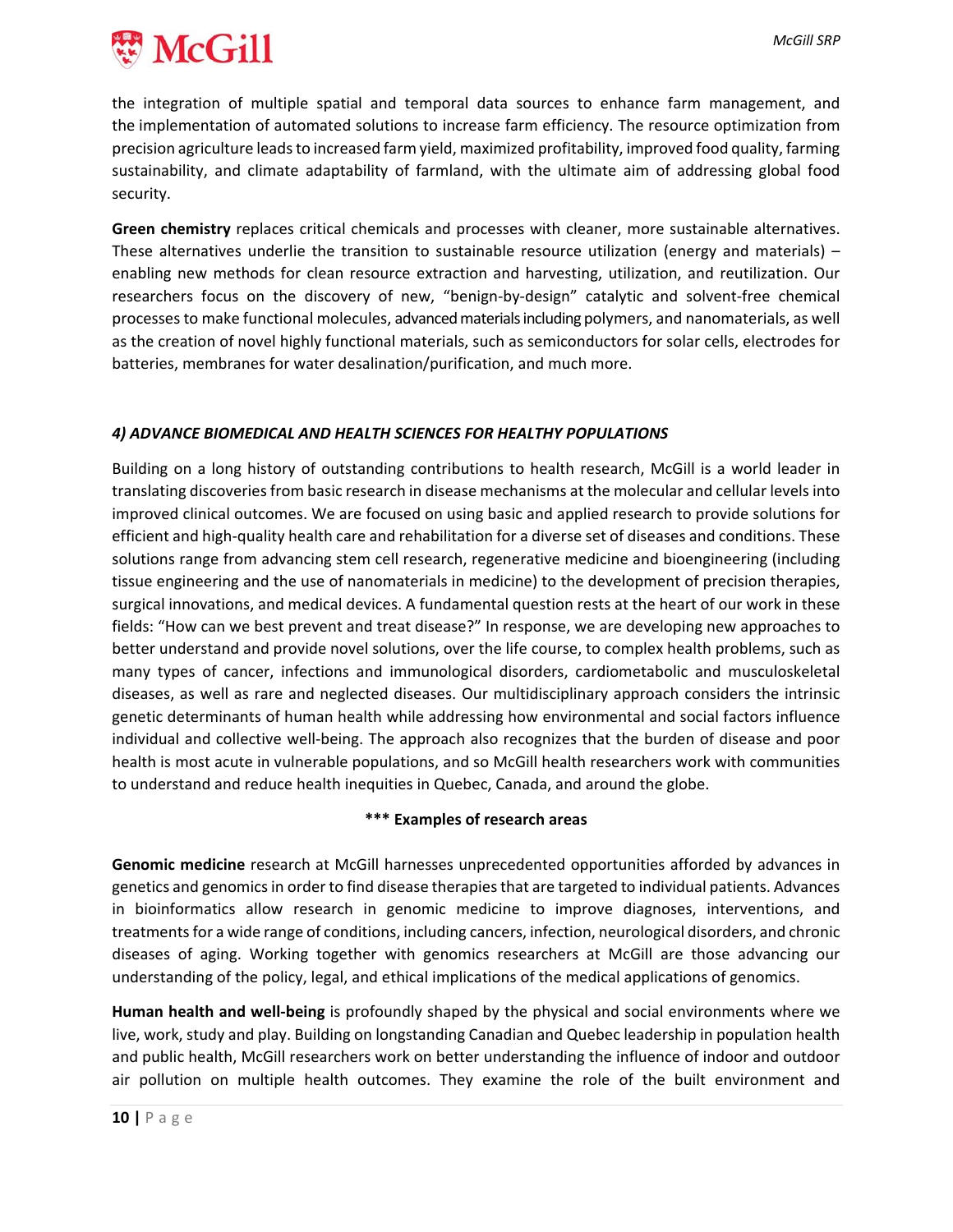

neighbourhood design to lower the population level burden of chronic disease, and seek to understand how socio-demographic changes like aging, immigration, and the increase in people living alone influence social connections, health, and well‐being.

The disease burden of all **cancers** remains high and is growing globally due to aging and to population increases. McGill cancer research priorities include identifying modifiable risk factors and overcoming drug resistance in metastatic disease, together with translating fundamental discoveries to expand the reach of cancer therapies. By integrating clinical, imaging, and laboratory test data with fundamental discovery, technology advancement, and outcomes research, McGill researchers develop patient‐oriented and precision medicine‐based strategies for hard‐to‐treat cancers.

**Stem cell** discoveries from the mid‐20th century paved the way for a revolution in biomedical sciences. McGill researchers are working to improve our understanding of embryonic and adult stem cell biology and are establishing human stem cell banks from multiple diseases. McGill's research expertise in clinical grade therapeutic cell production ensures our contribution to leading cellular processing technologies, fostering productive partnerships with private sector entities and ultimately delivering our biological therapeutics to Canadians and the international community.

**Infectious and inflammatory diseases** are global health challenges. McGill researchers work at the levels of molecules, cells, patients, and populations to discover new mechanisms underlying the development of infectious and inflammatory diseases. They advance novel diagnostics and therapies for these conditions and deliver solutions to the populations that need them the most. Areas of research span viral, bacterial, and fungal disease‐burden around the world, and include hospital‐acquired infections, antibiotic resistance, and auto‐immune and inflammatory diseases.

#### *5) STRENGTHEN PUBLIC POLICY AND ORGANIZATIONS, AND CREATE A DEEPER UNDERSTANDING OF SOCIAL TRANSFORMATION*

While economic globalization, regional integration, transnational environmental and security issues, international law, conflict and human migration erode the power of sovereign states from without, multiculturalism and multinationalism, federalism, and decentralization, as well as the recognition of the distinctiveness of Indigenous peoples are transforming states and societies from within. McGill is already at the vanguard of global and comparative scholarship examining these issues, in many ways thanks to its setting in a linguistically and culturally diverse Montreal, Quebec, and Canada. The challenges of this century require new forms of global accountability as well as creative, multidisciplinary approaches to implementing change that builds on the strengths of the public, private, and social sectors. We can now see inside societies and follow human behaviour and decision‐making like never before. The capacity to harness and make sense of information about people and places is both a challenge in terms of privacy protection and an enormous opportunity. McGill researchers ask questions, such as "How are today's societies organized and how are they changing?", "How can we create more productive, equitable, and inclusive societies?" and "How can we use data to improve lives and livelihoods while protecting individual rights to privacy?" In doing so, they are defining, critically analyzing, and implementing social improvements for individuals and communities, as well as the economic, legal, educational, family, and religious institutions that organize and serve them.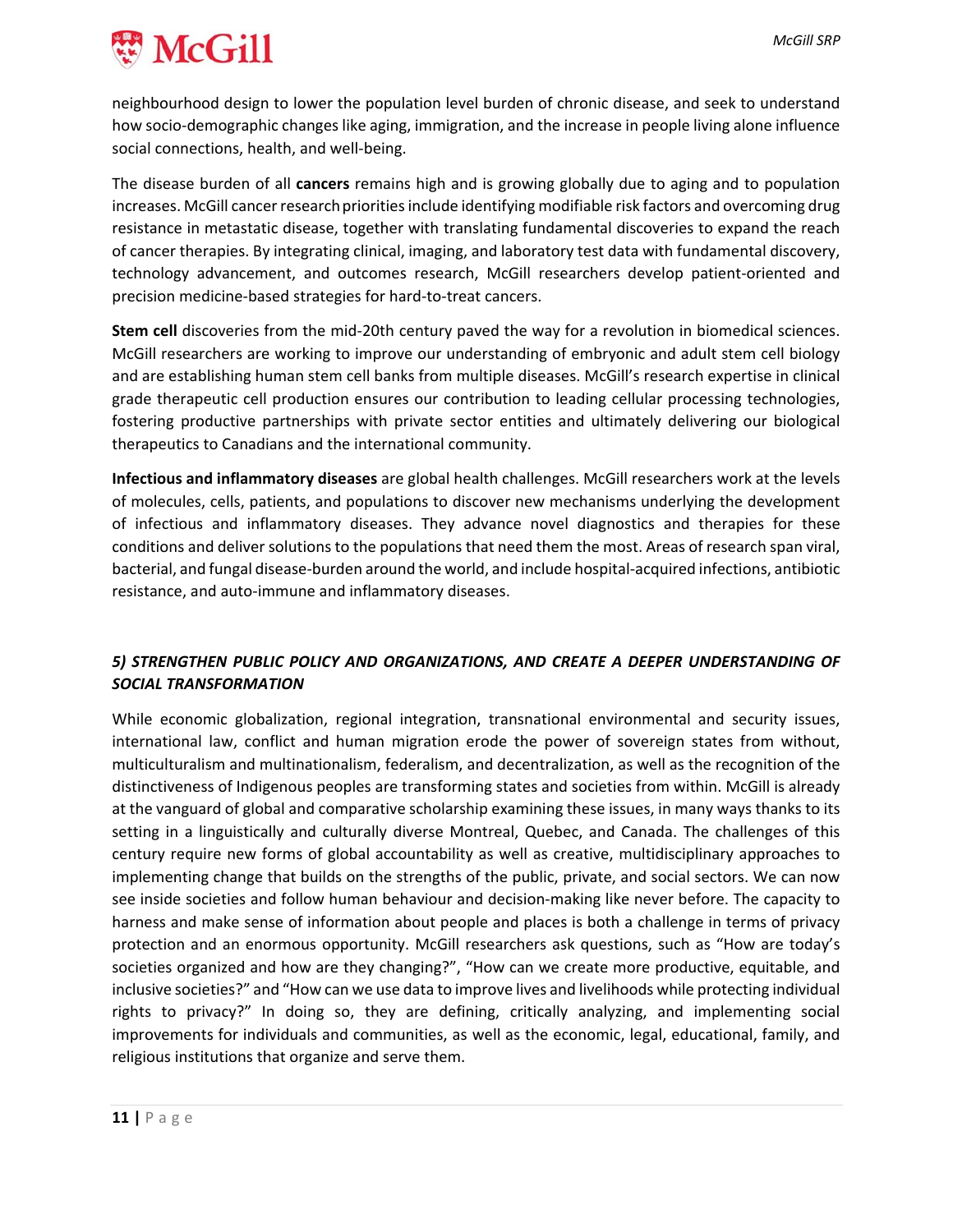

#### **\*\*\* Examples of research areas**

Research at the interface of **international relations**, political theory, anthropology, and law has shed light on how **human rights** movements emerge and gain traction; how troubled conceptions of state sovereignty have shielded abusive institutions and individuals; and probed the meaning and value of claims made by different groups for recognition and respect of their rights. Yet institutions dedicated to advancing human rights are under profound strain. Ongoing work by researchers concerned with international relations and human rights applies a wide range of methods, from ethnography to normative analysis, in order to diagnose and understand the nature of these evolving challenges and chart responses to them.

**First Nations children** are overrepresented in out‐of‐home care compared to non‐First Nations. Work by McGill researchers into the prevalence and conditions of out‐of‐home care formed a key component of a ruling by a Canadian Human Rights Tribunal, which found that Canada had discriminated against First Nations children, families, and communities by failing to fund the type of placement prevention support services that are available to all other Canadians. The research addresses the first two of the 2015 Truth and Reconciliation Commission's Calls to Action.

**Public policy** challenges can only be realistically and effectively addressed by combining the perspectives of researchers from different disciplines. The policies required to drive a substantial transition in global and local energy systems must combine insights from science, engineering, economics, management, political science, and law. Policies to redesign our social safety net in response to the technology-driven changesin the labour market must combine technological insights with those from law, ethics, economics, and public health. McGill is prioritizing research settings that foster the coming together of perspectives from researchers in normally distinct disciplines to shorten the trajectory of knowledge creation into policy options.

#### *6) EXPLORE EARTH'S BIOLOGICAL AND PHYSICAL SYSTEMS AND THE UNIVERSE*

Like others throughout history, McGill researchers investigate foundational questions, such as "What are the origins of life?", "What is the nature and origin of the Universe?", and "What physical laws govern the cosmos?" McGill is a major player in the rapid and extensive advances in our understanding of the natural world and its systems. This research has revealed the laws of physics, chemistry, and mathematics, the nature of life, the place of the Earth in the Universe, and the evolution of our own species. Our knowledge continues to expand, with major discoveries being made every year in fields, such as molecular biology, astrophysics, cosmology, and subatomic physics. Observing and modelling the Earth, atmosphere, the world's ocean and fresh waters are fields of continuing importance at McGill. Our world‐class researchers recognize the importance of translating theoretical work into applications for current local, regional, and global environmental challenges.

#### **\*\*\* Examples of research areas**

Instrumentation for **cosmology and astrophysics** developed at McGill is allowing astronomers to observe and interpret the earliest moments after the Big Bang and explore the most intriguing areas of our cosmos. Along with a network of international observatories, we can map the sky faster than ever before, enabling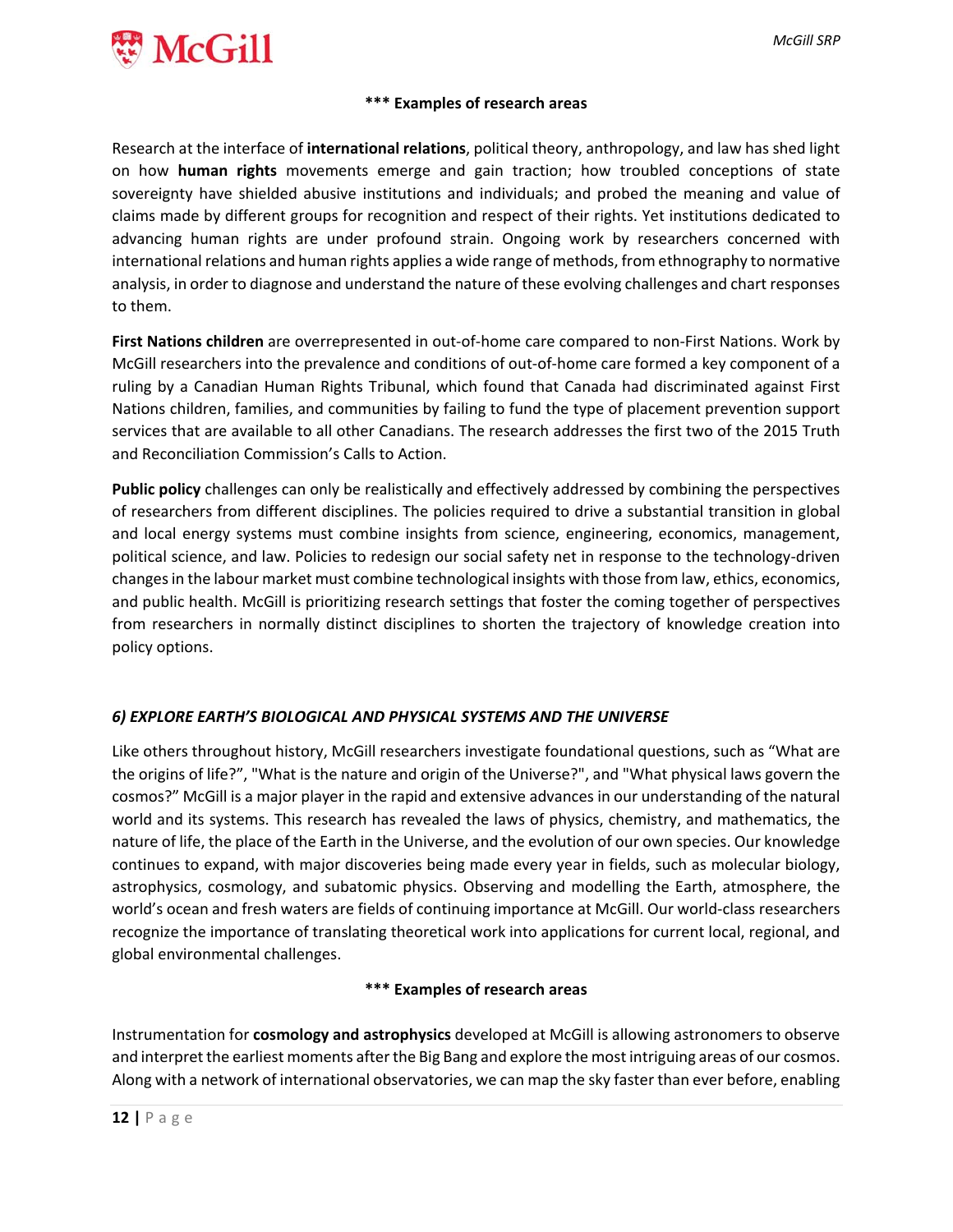

full-sky measurements that may unlock the mystery of dark energy that is powering the accelerated expansion of the Universe. Advances in digital instrumentation now allow us to detect, for example, an unprecedented number of fast radio bursts, a newly discovered and unexpected astrophysical phenomenon. These advances in instrumentation and fundamental knowledge have wide applications in communications and earth observation, but also in our understanding of our place in the Universe.

Research in **ecology and evolution** reveals how diverse biological communities persist, and respond to human stresses such as pollution and climate change. Ecological principles underlie the practical disciplines such as resource management and conservation biology. Evolution is the science that describes how organisms are all related to one another and explains our place in the natural world. Evolutionary principles are key to understanding and controlling some of the most urgent practical problems of our time, such as resistance to antibiotics or the tolerance to pesticides in the fungi and insects that attack our crops and forests. McGill research is revealing the great evolutionary malleability of organisms and how that evolution alters communities, ecosystems, and their services to people.

**Nanoscience** aimsto discover and understand how traditional macroscopic material property scaling laws break down as one approaches the nanometer scale. At the nanometer scale, electrical conduction becomes quantized, nanomaterials exhibit mechanically vastly superior properties, and biochemical sensors can detect single molecules. Our researchers work on the development and application of nanotools, including computationally‐intensive modelling methods, scanning probe microscopy, and nanosystem self‐assembly and explore a range of quantum technologies including quantum optics and ultrafast optical sciences. A prime example of an application of nanoscience is the use of engineered DNA to construct targeted drug delivery systems.

#### *7) EXAMINE FUNDAMENTAL QUESTIONS ABOUT HUMANITY, IDENTITY, AND EXPRESSION*

McGill researchers deepen understanding of what it means to be a person living in the 21st century. They explore bold and challenging questions – such as, "Who are we?", "Where have we come from?", "What is good, right, or fair?" and "How do we express ourselves?" – that form the basis of critical and ethical thinking and self‐awareness in an interconnected world. Close attention to histories and cultural differences reflects the need to understand the complex relationships between the temporality of the past and the spatiality of the present. At the same time, it is crucial to understand diverse societies – to understand and speak their languages, to know their histories through historiography and other approaches – in order to learn *from* them as well as to learn *about* them. Humanistic inquiry is the search for, and the creation and interpretation of, meaning. We, as humans, aspire to understand the human condition through careful observation and introspection, through the interpretation of cultural and religious narratives, by revealing societies through their legal traditions, their creative arts and performance, and through the analysis of literature, music, and visual arts.

#### **\*\*\* Examples of Research Areas**

**Youth and girlhood studies** have advanced in the last decade in ways that acknowledge the role of young people in identifying and acting on issues, such as gender-based violence, safety and security, homelessness, and gender and sexual identity in their everyday lives. Participatory visual and other arts‐ based methodologies through, for example, the use of cellphones and other devices to produce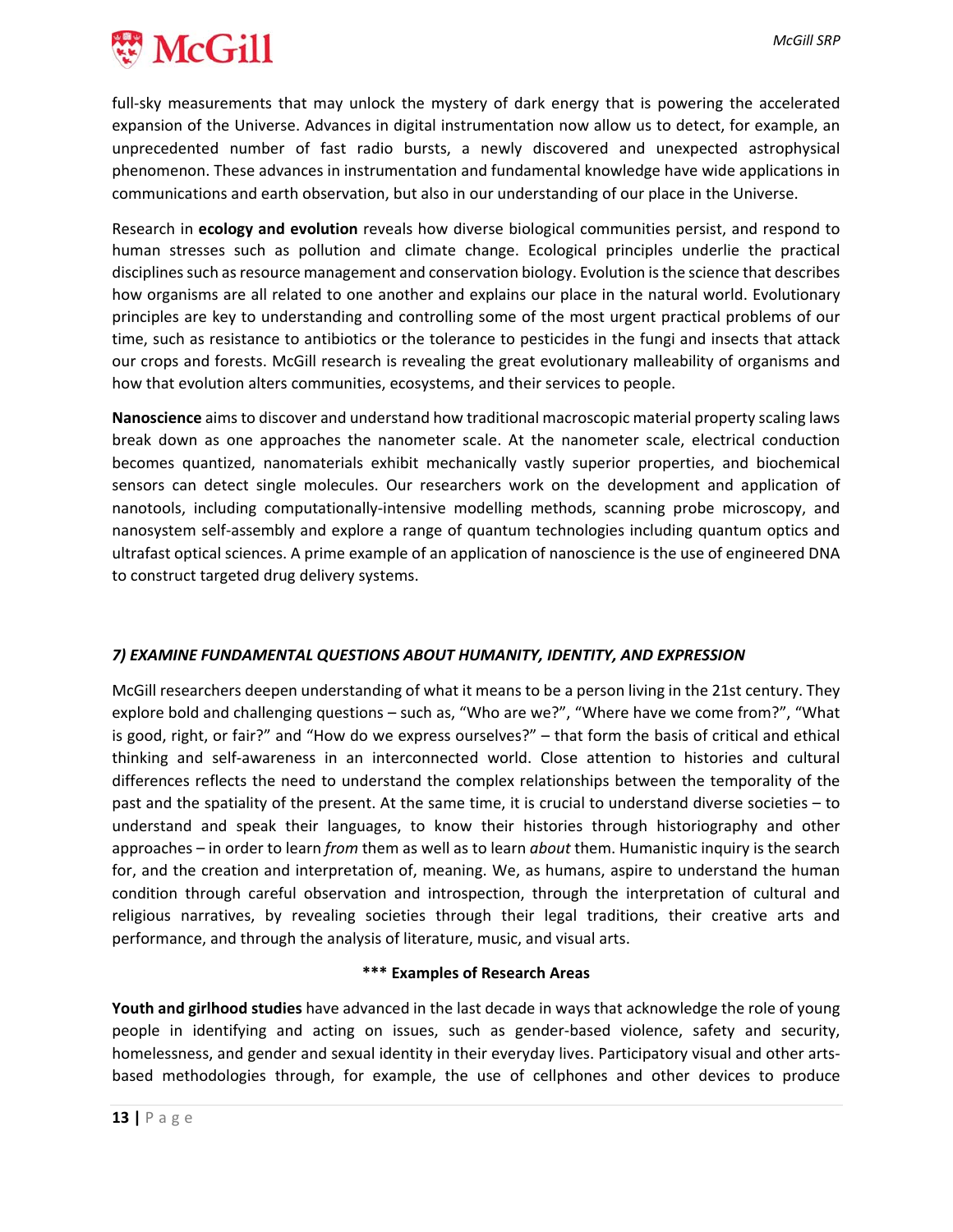

cellphilms, vlogs, and other media forms are helping to reshape work with and about youth, so that there is an increased recognition of the ways in which young people are co-producers of knowledge. McGill's work in the area of youth and gender is helping to transform the ways in which schools, communities and international NGOs are conceptualizing this work, particularly in the context of youth‐led, "from the ground up" community and policy dialogue.

In contemporary **jazz composition and performance**, there has been a decline in sustained improvisation‐ composition, in favour of other approaches. Researchers and performers at McGill reinvent the concept of a laboratory of rotating musicians, created by influential bass player Charles Mingus in the mid‐20th century. The group of researchers and performers recreates a participatory, self‐reflective melting pot in order to explore and better understand the tradition of collective improvisation in jazz music performance.

Language is a key part of what sets humans apart from all other species, and is central to both human cognition and cultural identity. **Linguistics** investigates the unique human capacity for language by working to understand the abstract system of grammar, from sounds to sentence structure to meaning, as well as the range and limits of variation found across human languages. Ongoing research partnered with Indigenous communities finds ways in which language researchers and community-based language teachers can work together to advance our theoretical understanding of a diverse set of languages, while also contributing to documentation and revitalization of threatened minority languages.

**Montreal**, like other large cities, is comprised of many different communities, with a variety of cultural narratives. These narratives provide entree into the collective psyche and can help us to understand a community's strengths, challenges and priorities, as well as its values and aspirations. They also point toward new actions, which can be strategically leveraged to achieve collective aspirations. Researchers at McGill are developing methods and tools to capture these narratives, cross-reference them with quantitative social data and subject them to in‐depth analyses, with a view to understanding the key issues and the conditions for social transformation. These research activities are based on the hypothesis that innovations will only lead to meaningful and sustainable social transformations when they are linked to local culture and when they, in turn, create positive transformative narratives.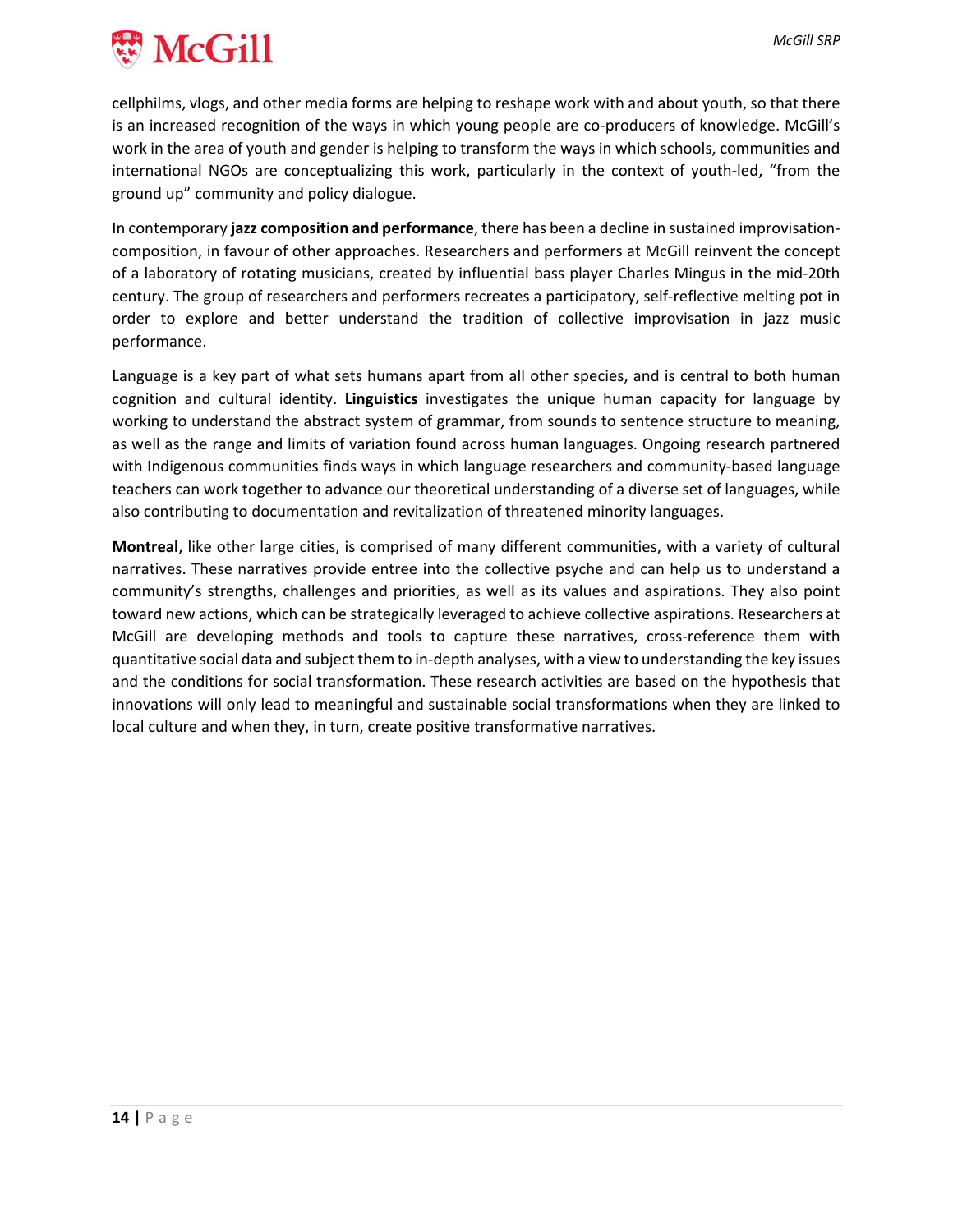

## **Section 4: SRP Strategic Objectives**

## **Achieving Our Goals**

As an institution, McGill aims to provide researchers with the best planning, policies, and infrastructure possible, facilitate the development and reinforcement of research excellence through our programs, and connect people and organizations. This SRP sets a path for the University to be responsive to new challenges and opportunities asthey arise on the research landscape and asthe social, cultural, economic, and educational realities of our world evolve.

Implicit in this SRP are a number of overarching mechanisms that will allow us to achieve our vision. This section presents the main strategic objectives that we will use to achieve our goals. In the coming five years, McGill will:

- **Strengthen its innovation and partnership agenda**
- Steward research trajectories toward collaborative, large-scale initiatives and international partnerships
- **Promote and draw on diversity in all aspects of research**
- **EXTERG** Lead in open science and research data management

#### *OBJECTIVE 1: STRENGTHEN THE INNOVATION AND PARTNERSHIP AGENDA*

Creativity and innovation fuel a knowledge‐based and digitally‐interconnected society. The innovation ecosystem increasingly involves diverse partners and benefits from breaking down barriers between academia, industry, government, non‐profit organizations, and communities. We seek to turn collaborative efforts into shared benefits while addressing issues of partner responsibilities and intellectual property. To lead the way in a fast-evolving environment McGill will:

- Support pre-commercialization and pre-application proof-of-concept studies, prototyping, and the further development of early‐stage technologies with strong potential for commercial or social impact.
- Assume an international leadership role in the development and implementation of best practices in risk and value‐added assessment as well as intellectual property management.
- Develop proactive strategies to attract diversified funding from external sources.
- Engage with industry, from local companies to multinationals, in all priority areas.
- Strengthen local and regional connections.
- Invigorate platforms dedicated to breaking down barriers and enabling collaborative exchanges of ideas across disciplines and between actors from academia, industry, all levels of government, as well as local and distant communities.
- Promote entrepreneurship and develop community engagement.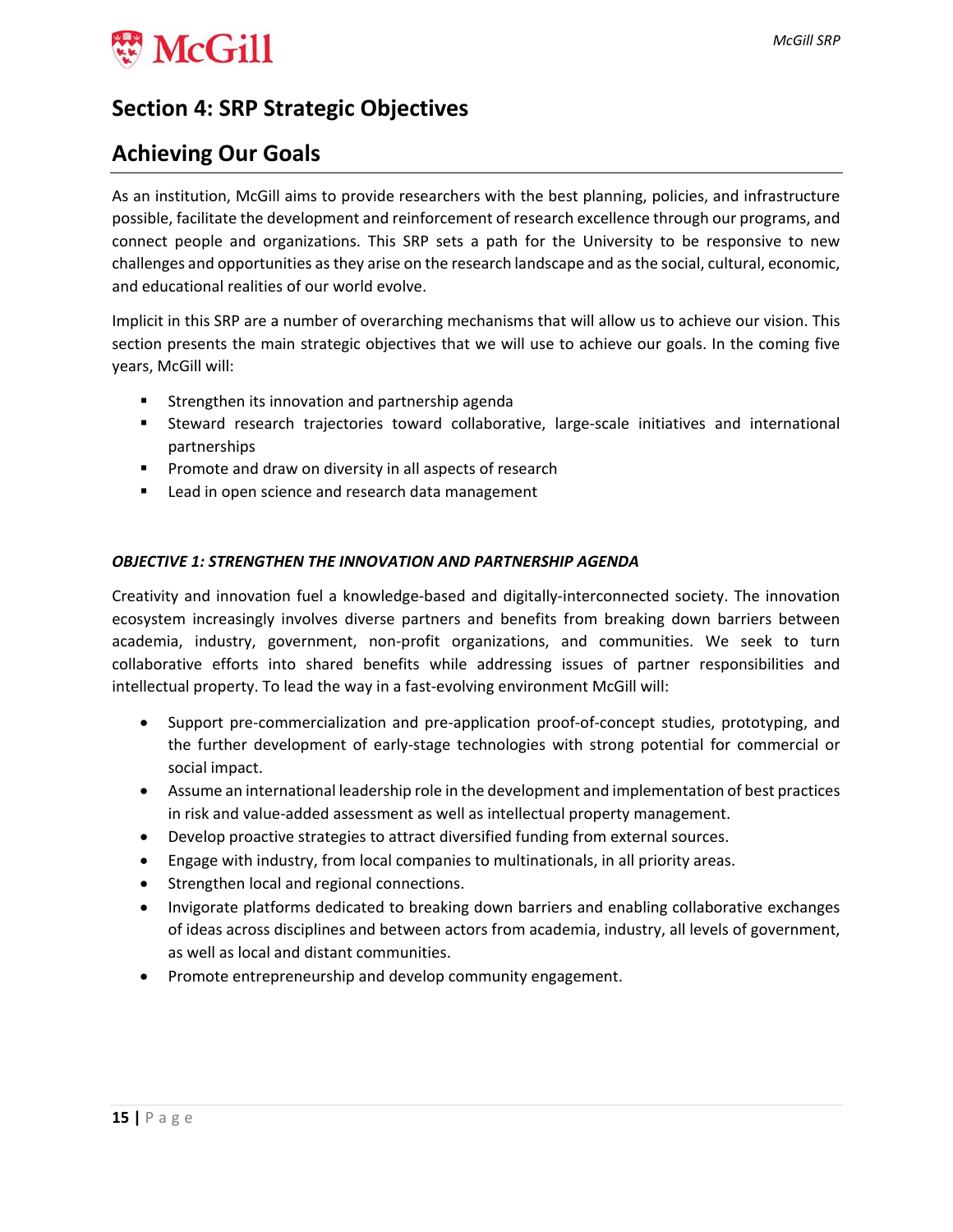

#### *OBJECTIVE 2: STEWARD RESEARCH TRAJECTORIES TOWARD COLLABORATIVE, LARGE‐SCALE INITIATIVES AND INTERNATIONAL PARTNERSHIPS*

In collaboration with Faculties, research groups, and networks, we will develop long-term plans and map the road ahead for high‐potential projects to grow into successful, large‐scale initiatives. Research trajectories are "built from the ground up," and Research and Innovation will support excellence at all stages – from individual to multi-institutional research, and from the generation of ideas to their application in society. We are especially conscious of the needs of early-career researchers who are at the beginning of their research trajectories. We will provide early‐career researchers with targeted information sessions and, together with Faculties, will contribute to mentoring early research careers at McGill.

Specific actions to achieve this objective include:

- Supporting creative, ambitious initiatives with appropriate frameworks.
- Allocating resources toward collaborative and outreach-focused activities.
- Developing and building upon governmental and international partnerships in key areas of McGill research excellence.
- **Seeking out and supporting emerging areas of research expertise and leadership.**
- Acquiring tools and building in-house expertise in analytics for research planning and projections.
- Advising early-career researchers in planning for their research future and navigating the funding landscape.
- **Providing opportunities for interdisciplinary dialogues to address complex research questions.**
- Coordinating strategic development and acquisitions of new research infrastructure.
- Supporting the operations of existing research infrastructure with an eye to the sharing of facilities to maximize resources.
- Contributing to the growth and long-term planning of research centres and other research entities.

#### *OBJECTIVE 3: PROMOTE AND DRAW ON DIVERSITY IN ALL ASPECTS OF RESEARCH*

McGill is strongly committed to equity, diversity, and inclusion (EDI) and promotes EDI within all training and career opportunities, including within our research mission and activities. We strive to create an environment in which diversity is valued and a range of perspectives is sought, enriching and affecting change across all levels of the institution.

The commitment to EDI in research takes many forms. To promote EDI in research, McGill will:

- **Develop and share expertise that our researchers can draw upon to build EDI into their everyday** practices, research, and lab groups, and support the development of research proposal‐related EDI implementation plans.
- Draw on diverse perspectives in peer-review committees, panels, and working groups.
- Shine light on excellence in areas that may have been overlooked, specifically through nominations to prizes and awards.
- **Sensitize researchers that integrating EDI principles into the research teams and programs leads** to new avenues of research and innovative ideas.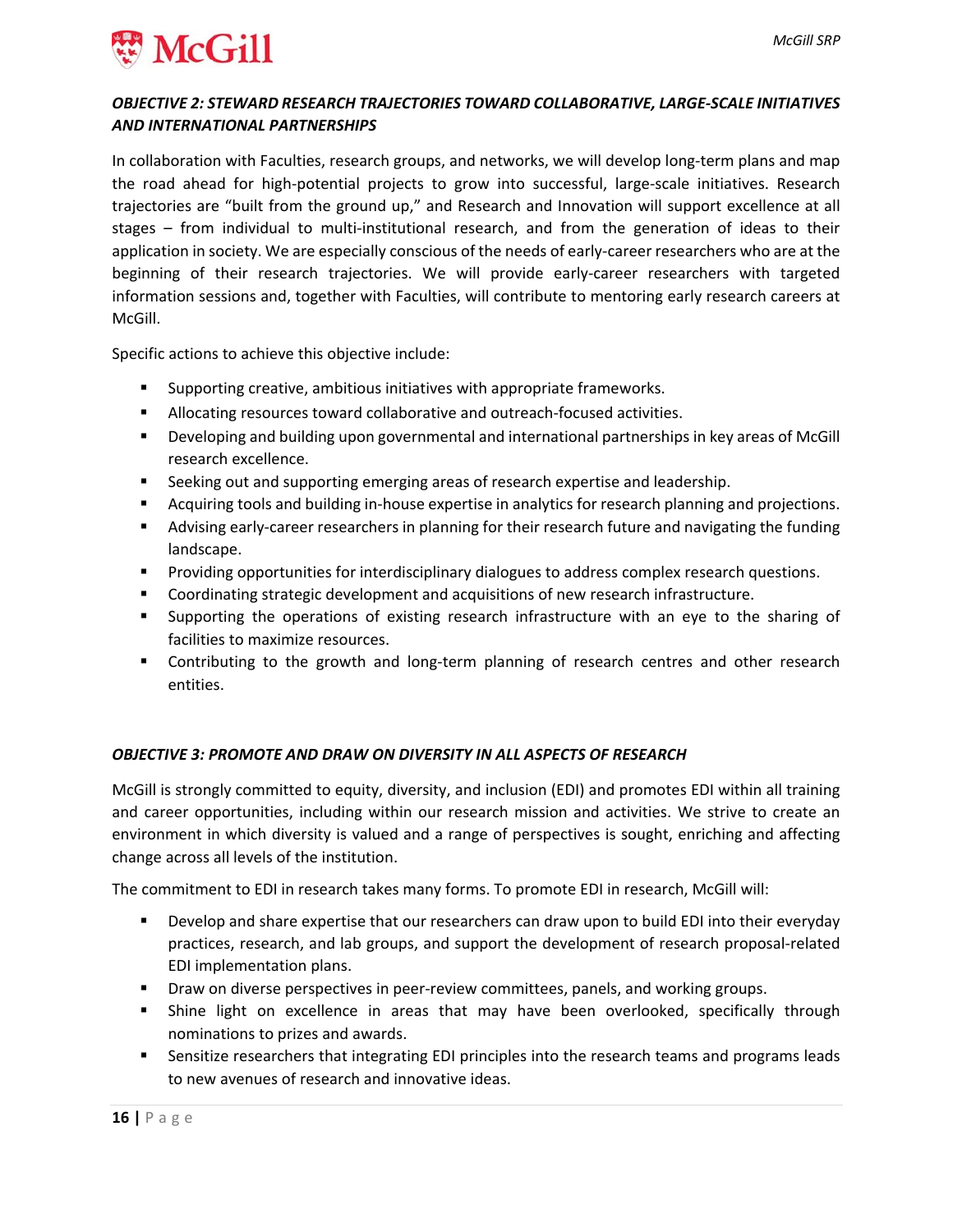

#### *OBJECTIVE 4: LEAD IN OPEN SCIENCE AND DATA MANAGEMENT*

Research activities create a massive volume of data that need to be effectively managed, with a view to improving the discoverability, reproducibility, reuse, and transparency of research – all of which are foundations of modern scholarship and scientific discovery.

Not all research data are suited to be shared broadly. Ethical, legal, or commercial reasons can justify some restrictions. However, adopting best practices in making data available in the public domain for uptake by others can lead to discoveries never even imagined at the outset of research data collection. By becoming the first academic institution globally to adopt an Open Science policy, the Montreal Neurological Institute at McGill is expanding the impact of its research by sharing it with a global community in order to accelerate the discovery of new treatments.

In order to continue to lead in Open Science and data management, McGill will:

- **Establish an institutional strategy for research data management, ethics and stewardship.**
- **Develop the infrastructure for data management including supports for researchers in data** management planning.
- **IMPLEMENT MANAGEM IN A 19 IMPLE 10 IMPLE 10 IMPLE 10 IMPLE 10 IMPLE 10 IMPLE 10 IMPLE 10 IMPLE 10 IMPLE 10 IMPLE 10 IMPLE 10 IMPLE 10 IMPLE 10 IMPLE 10 IMPLE 10 IMPLE 10 IMPLE 10 IMPLE 10 IMPLE 10 IMPLE 10 IMPLE 10 IMPLE** Nations Principles of OCAP (Ownership, Control, Access, and Possession) for data stemming from Indigenous‐led or Indigenous‐partnered research.
- **Recognize researchers for their adoption of data management processes and for sharing best** practices.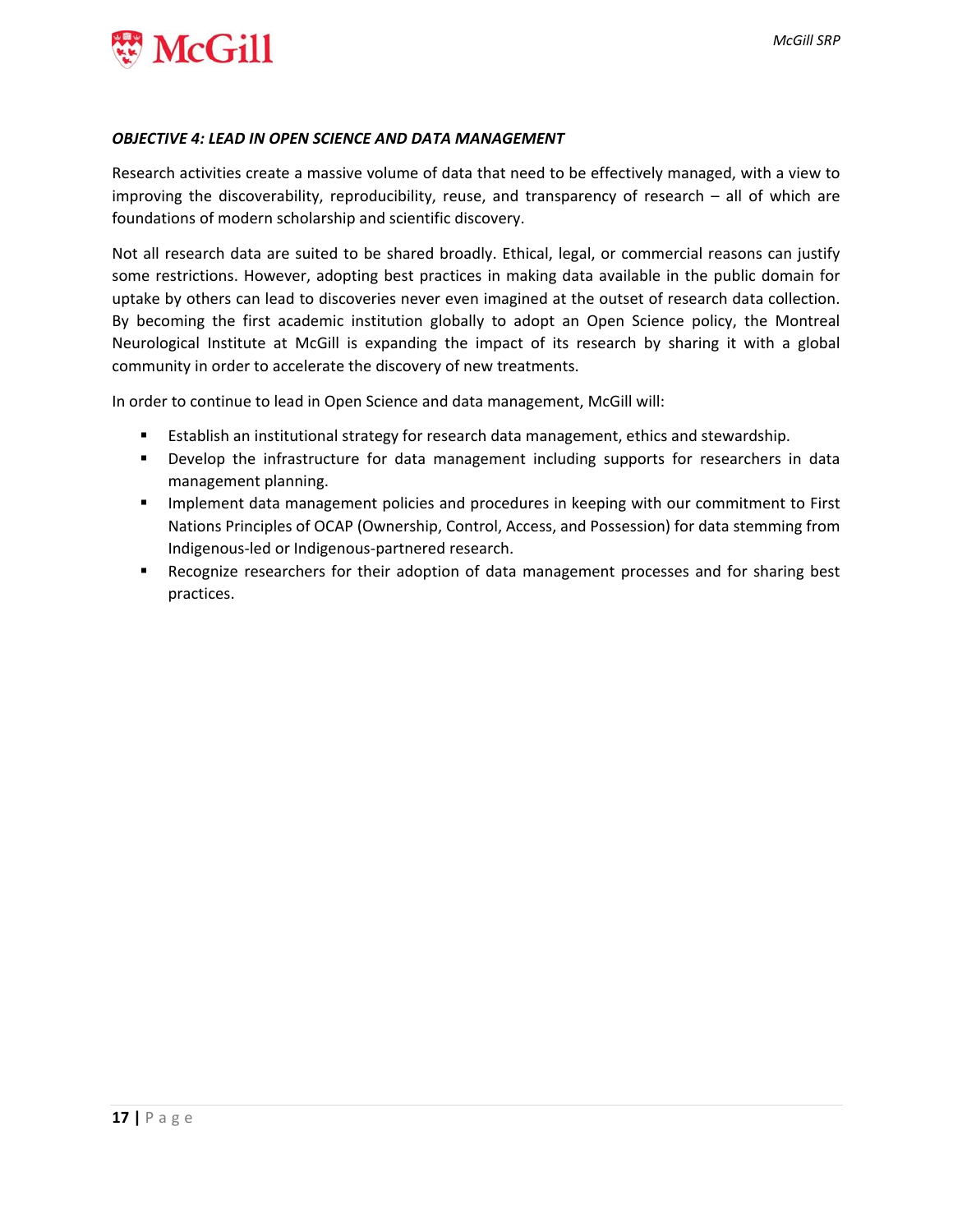

## **Conclusion**

This Strategic Research Plan supports and furthers research excellence at McGill. It reinforces the aspirations of individual researchers as well as teams by providing broad direction, especially within areas that bridge traditional disciplinary boundaries. Continual reflection, appraisal, and strategic reinvestment will help us nurture a creative research environment that explores new ideas, contributes to the advancement of education, and mobilizes knowledge with our partners for the benefit of society.

## **Acknowledgements**

We would like to thank all of those who submitted comments to our online consultation as well as the Research Advisory Committee members who supported the development of this plan. We would like to thank, in particular, the many individuals who provided examples of research, demonstrating the breadth and depths of research activities at McGill.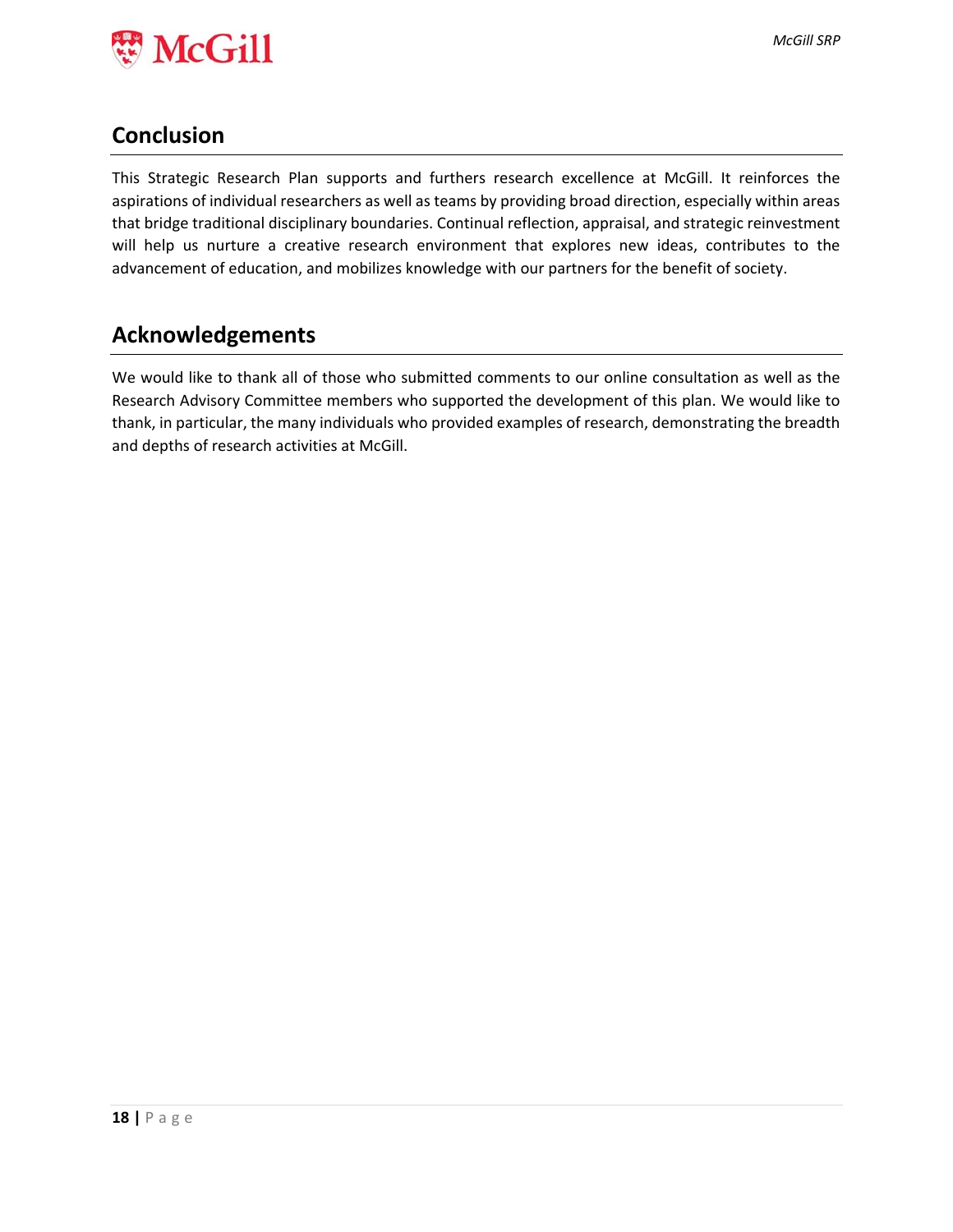

#### **Appendix 1: CRC Allocations and Research Excellence Themes**

Canada Research Chairs (CRC) and the Canada Foundation for Innovation (CFI) are invaluable to McGill's success in building and strengthening research capacity in areas of strategic importance that underpin our international reputation as a leading research‐intensive university. McGill's SRP plays a key role in guiding CRC deployment as well as research infrastructure investments through CFI across all Faculties and affiliated hospitals.

Since the start of the CRC program in 1999, McGill has used its CRC allocation primarily for external recruitment and currently has an allocation of 171 Chairs (Table 1). Approximately 60 per cent of McGill's CRC recruits come from outside Canada, and over 40 per cent of these are repatriated Canadian researchers. McGill's Tier 1 CRC awards enhance our ability to L

| <b>Table 1: Chair and Award Allocations 2018</b>                                                  |     |  |  |
|---------------------------------------------------------------------------------------------------|-----|--|--|
| Canada Research Chairs                                                                            |     |  |  |
| Distinguished James McGill Professors,<br>James McGill Professors, and William<br>Dawson Scholars |     |  |  |
| <b>Endowed Chairs and Professorships</b>                                                          | 153 |  |  |
| McGill Affiliated Hospital-based Chairs                                                           | 106 |  |  |

consolidate clusters of researchers around a leading senior researcher, while Tier 2 awards help strengthen research clusters and build for the future. In 2000, McGill established two internal awards, the James McGill Professor and William Dawson Scholar, to complement the CRC program and to recognize and retain outstanding scholars already at McGill. In 2017, we introduced a new award, the Distinguished James McGill Professor, which recognizes the sustained scholarship and achievements of McGill's most accomplished tenured academic staff currently at the University. Once a CRC Tier 1 professor is no longer eligible to renew their chair, they become eligible to be nominated for the Distinguished James McGill Professor. Fundraising initiatives have also helped sponsor a number of endowed chairs for distinguished faculty members. Together these chair award holders comprise more than one third of tenured and tenure‐track faculty. They play a significant leadership role in building research capacity, attracting and training highly qualified personnel, and developing productive research and translational partnerships.

The distribution of CRCs among the Tri‐Agency sponsors is expected to remain relatively stable between 2018 and 2022, including the reservation of some CRCs for major strategic initiatives, such as Canada Excellence Research Chairs program. It is anticipated that McGill will have vacant CRCs to fill each year over this period. The deployment of CRCs to Faculties by the Provost will continue to reflect the academic recruitment plans of the Faculties in the context of the SRP's Research Excellence Themes (Table 2).

| Table 2: CRCs by Research Excellence Themes 2018-2022                                                                 | %   | <b>Tri-Agency</b> |
|-----------------------------------------------------------------------------------------------------------------------|-----|-------------------|
| Advance biomedical and health sciences for healthy populations                                                        |     | <b>CIHR</b>       |
| Understand the potential of the human brain and nervous system                                                        |     |                   |
| Design and create sustainable materials, technologies, landscapes, and<br>communities                                 |     |                   |
| Develop knowledge of the foundations, applications, and impacts of technology<br>in the Digital Age                   |     | <b>NSFRC</b>      |
| Explore Earth's biological and physical systems and the universe                                                      |     |                   |
| Strengthen public policy and organizations, and create a deeper understanding<br>of society and social transformation | 20% | <b>SSHRC</b>      |
| Examine fundamental questions about humanity, identity, and expression                                                |     |                   |